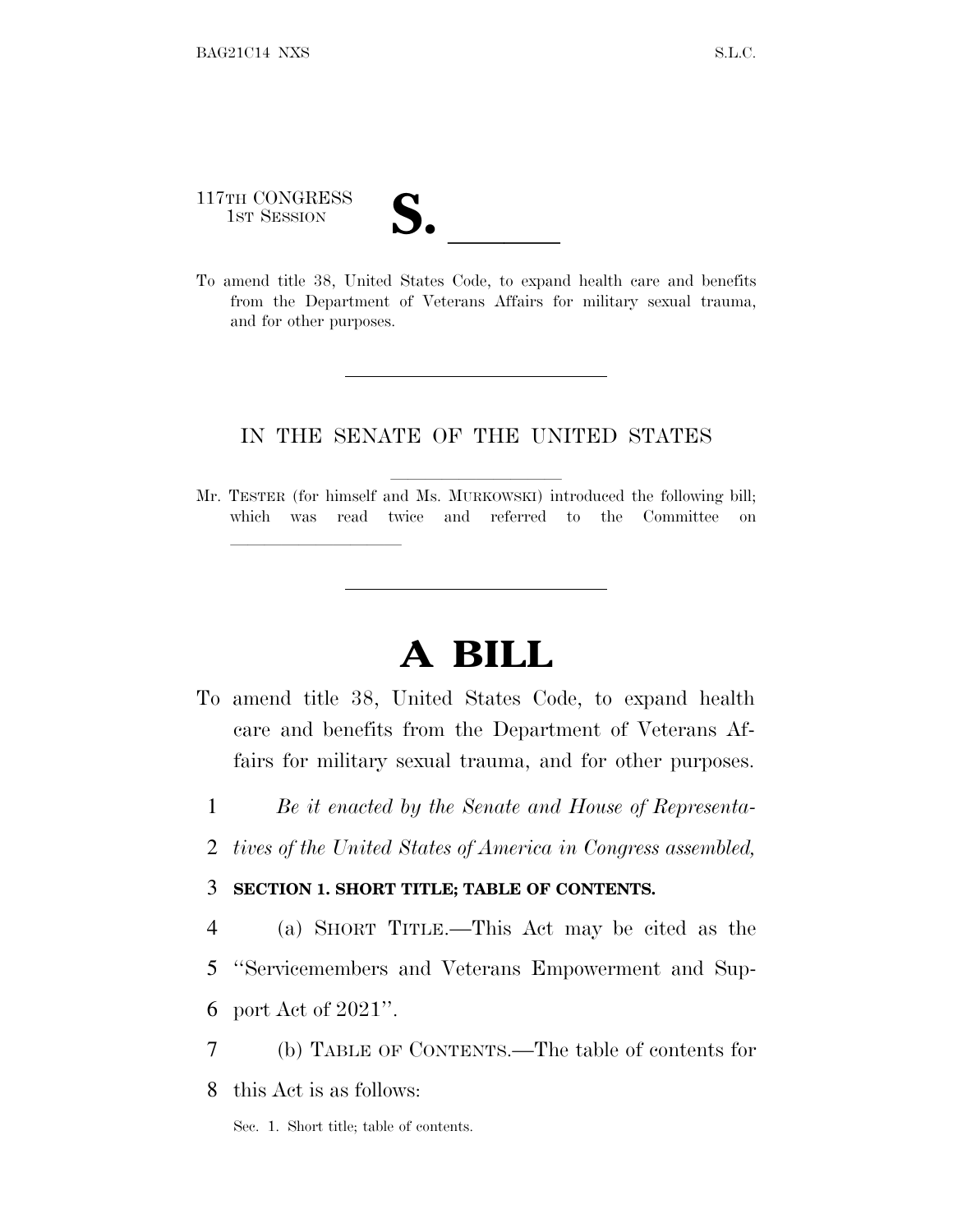#### TITLE I—DEFINING MILITARY SEXUAL TRAUMA

Sec. 101. Military sexual trauma defined for the digital age.

#### TITLE II—DISABILITY COMPENSATION AND CLAIMS PROCESSING

- Sec. 201. Definition of military sexual trauma.
- Sec. 202. Conforming changes relating to specialized teams to evaluate claims involving military sexual trauma.
- Sec. 203. Standard of proof for service-connection of mental health conditions relating to military sexual trauma.
- Sec. 204. Choice of location of Department of Veterans Affairs medical examination for assessment of claims for compensation relating to disability resulting from military sexual trauma.
- Sec. 205. Communications from the Department of Veterans Affairs to military sexual trauma survivors.
- Sec. 206. Study on training and processing relating to claims for disability compensation relating to military sexual trauma.
- Sec. 207. Annual special focus review of claims for disability compensation for disabilities relating to military sexual trauma.

#### TITLE III—ACCESS TO HEALTH CARE

- Sec. 301. Expansion of eligibility for counseling and treatment for military sexual trauma to include all former members of the reserve components of the Armed Forces.
- Sec. 302. Connection to Veterans Health Administration when a disability claim related to military sexual trauma is submitted to Veterans Benefits Administration.
- Sec. 303. Study on access to inpatient mental health care for survivors of military sexual trauma.
- Sec. 304. Pilot program for interim access to mental health care for survivors of military sexual trauma.
- Sec. 305. Comptroller General study on access to care for survivors of military sexual trauma at the Department of Veterans Affairs.

## 1 **TITLE I—DEFINING MILITARY** 2 **SEXUAL TRAUMA**

3 **SEC. 101. MILITARY SEXUAL TRAUMA DEFINED FOR THE**

#### 4 **DIGITAL AGE.**

 (a) REVISION TO REGULATIONS REQUIRED.—The Secretary of Veterans Affairs shall, in accordance with subsection (b), revise regulations for the definition of ''military sexual trauma'' for the purposes of access to health care under chapter 17 of title 38, United States Code, and compensation under chapter 11 of such title.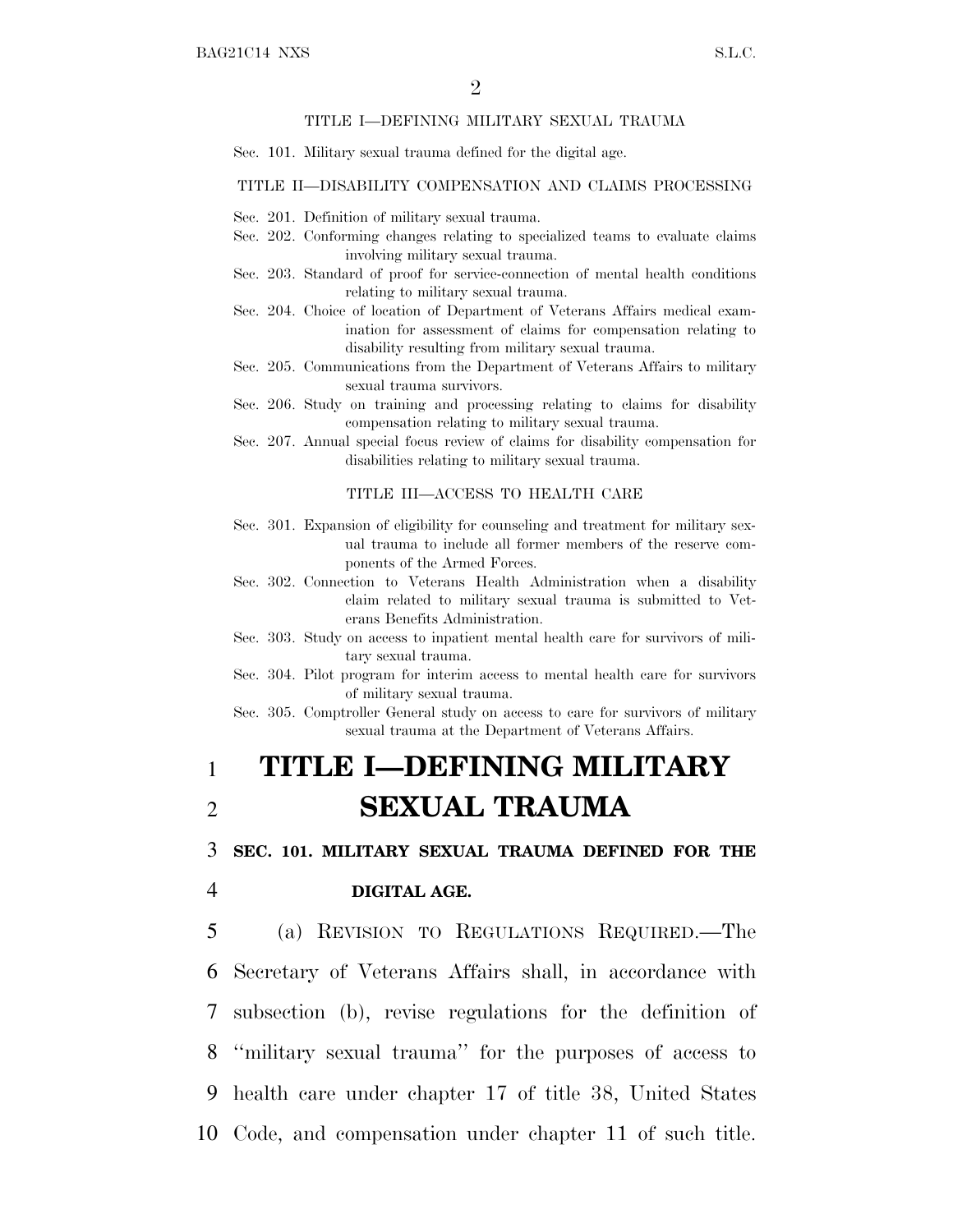| $\mathbf{1}$   | (b) REQUIREMENTS.—                                |
|----------------|---------------------------------------------------|
| $\overline{2}$ | $(1)$ TECHNOLOGICAL ABUSE.—                       |
| 3              | (A) IN GENERAL.—The Secretary shall en-           |
| $\overline{4}$ | sure that all regulations revised under sub-      |
| 5              | section (a) include matters relating to techno-   |
| 6              | logical abuse to reflect sexual harassment in the |
| $\overline{7}$ | digital age.                                      |
| 8              | (B) INCLUSION OF CERTAIN BEHAVIOR                 |
| 9              | AND ACTIVITIES.—For purposes of subpara-          |
| 10             | graph $(A)$ , the term "technological abuse" may  |
| 11             | include—                                          |
| 12             | (i) behavior intended to harm, threat-            |
| 13             | en, intimidate, control, stalk, harass, im-       |
| 14             | personate, or monitor another person, ex-         |
| 15             | cept as otherwise permitted by law, that          |
| 16             | occurs via the Internet, social networking        |
| 17             | sites, computers, mobile devices, mobile          |
| 18             | telephones, apps, location tracking devices,      |
| 19             | instant messages, text messages, or other         |
| 20             | forms of technology; and                          |
| 21             | (ii) specific activities, including—              |
| 22             | (I) unwanted, repeated telephone                  |
| 23             | calls, text messages, instant messages,           |
| 24             | or social media posts;                            |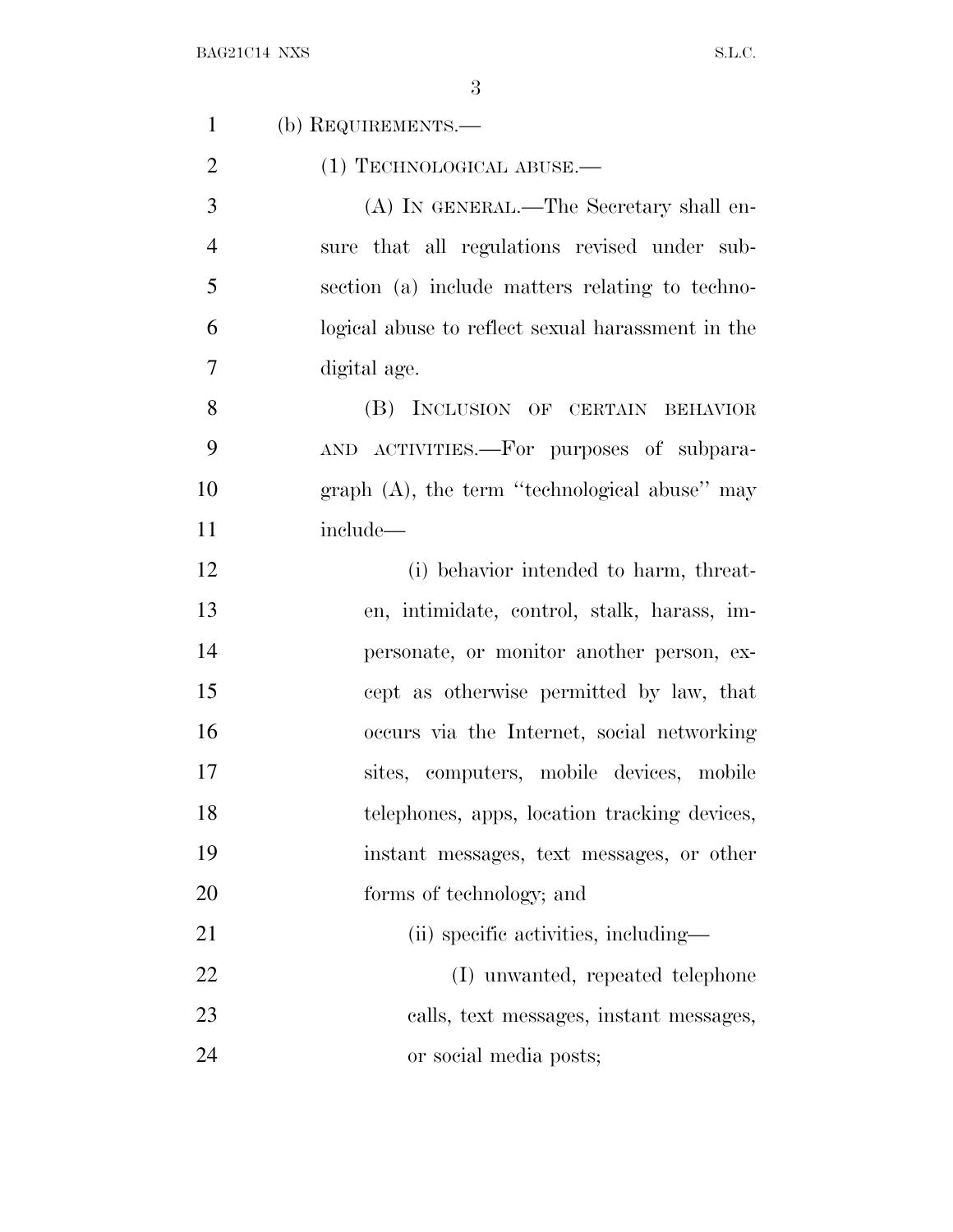| $\mathbf{1}$   | $(\Pi)$<br>nonconsensual access of                   |
|----------------|------------------------------------------------------|
| $\overline{2}$ | email accounts, texts or instant mes-                |
| 3              | saging accounts, social networking ac-               |
| $\overline{4}$ | counts, or mobile telephone logs;                    |
| 5              | (III) attempting to control or re-                   |
| 6              | strict a person's ability to access tech-            |
| 7              | nology with the intent to isolate the                |
| 8              | person from support and social con-                  |
| 9              | nection;                                             |
| 10             | (IV) using tracking devices or lo-                   |
| 11             | cation tracking software for the pur-                |
| 12             | pose of monitoring or stalking another               |
| 13             | person's location;                                   |
| 14             | (V) impersonation of a person                        |
| 15             | with the intent to deceive or cause                  |
| 16             | harm through the use of spoofing                     |
| 17             | technology or the creation of fake                   |
| 18             | email or social media accounts; or                   |
| 19             | (VI) pressuring for or sharing of                    |
| 20             | another person's private information,                |
| 21             | photographs, or videos without the                   |
| 22             | person's consent.                                    |
| 23             | (2) COLLABORATION.-In carrying out sub-              |
| 24             | section (a), the Secretary of Veterans Affairs shall |
| 25             | collaborate with the Secretary of Defense.           |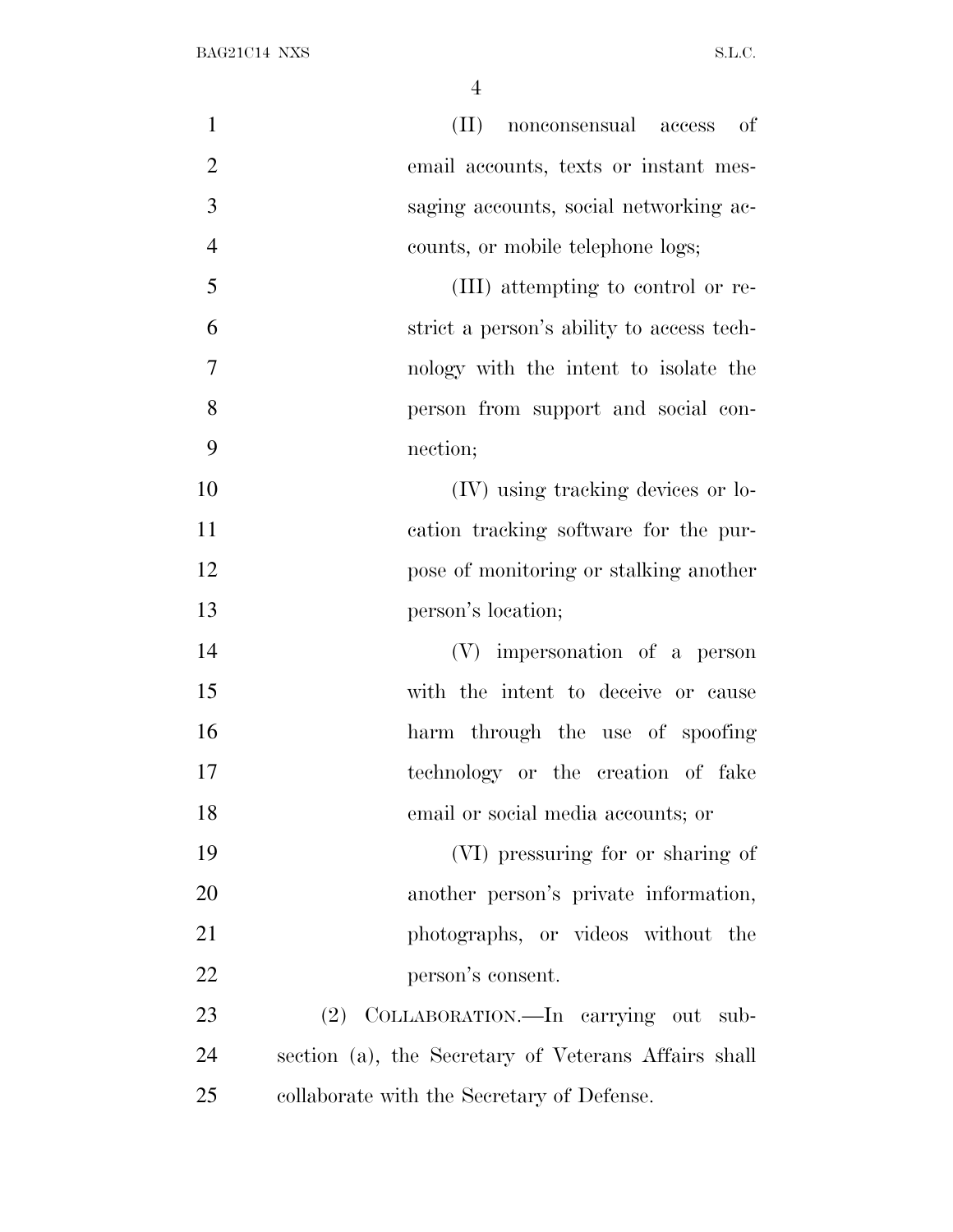(3) CONSULTATION.—In carrying out sub- section (a), the Secretary of Veterans Affairs shall consult with veterans service organizations, military service organizations, and other stakeholders.

 (c) COMMENCEMENT OF EFFORTS.—Not later than one year after the date of the enactment of this Act, the Secretary shall commence efforts to carry out subsection (a).

 (d) PROGRESS REPORT.—Not later than one year after the date of the enactment of this Act, the Secretary of Veterans Affairs shall submit to the Committee on Vet- erans' Affairs of the Senate and the Committee on Vet- erans' Affairs of the House of Representatives a report on the progress of the Secretary in carrying out subsection (a).

 (e) FINAL REGULATIONS.—Not later than two years after the date of the enactment of this Act, the Secretary shall—

 (1) issue the revised regulations required by subsection (a); and

 (2) update training aids, manuals, and informa- tional materials for staff, veterans, members of the Armed Forces, and stakeholders to reflect the re-vised regulations.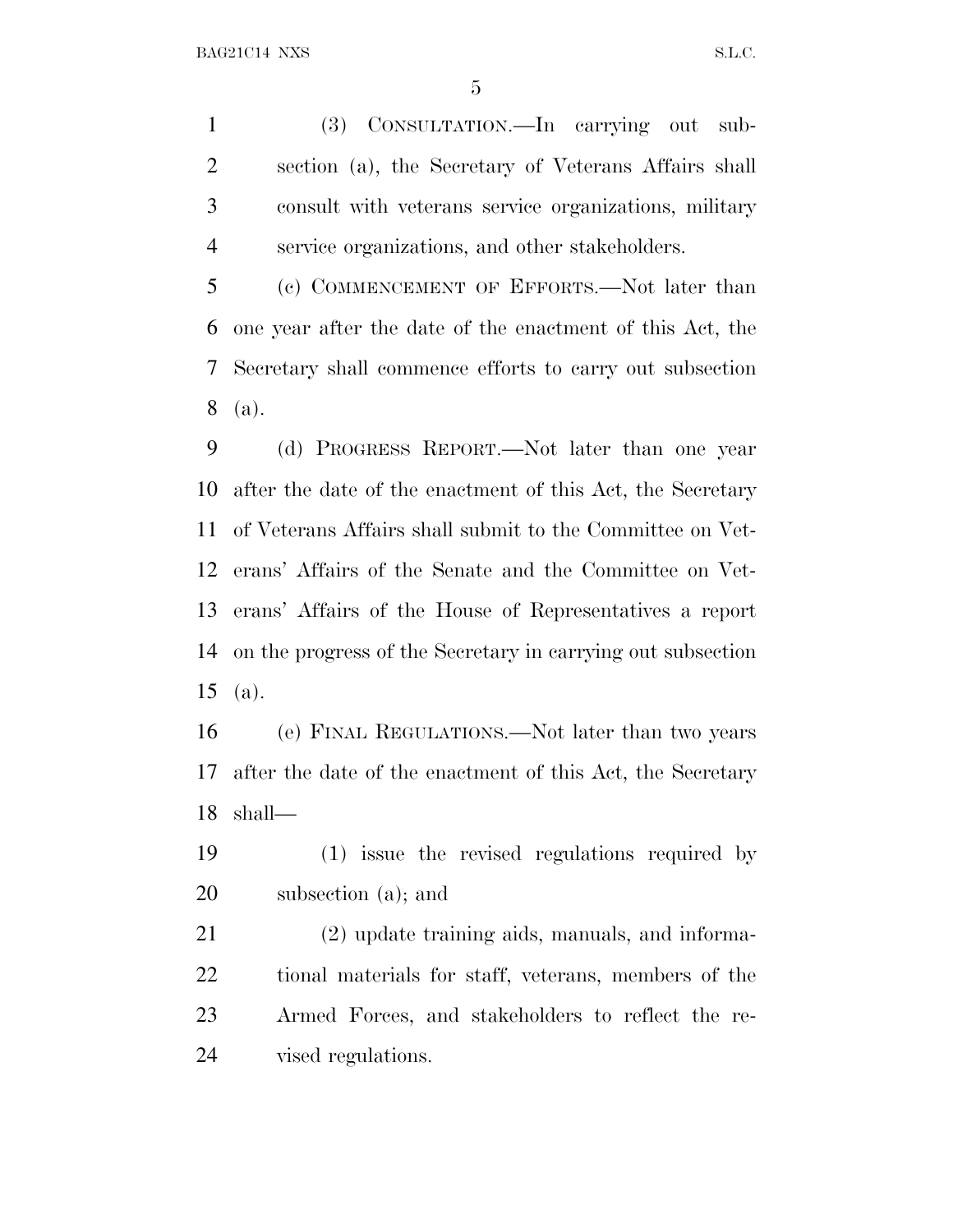# **TITLE II—DISABILITY COM- PENSATION AND CLAIMS PROCESSING**

### **SEC. 201. DEFINITION OF MILITARY SEXUAL TRAUMA.**

 In this title, the term ''military sexual trauma'' has the meaning given such term in section 1167(j) of title 38, United States Code, as added by section 203(a).

### **SEC. 202. CONFORMING CHANGES RELATING TO SPECIAL-**

# **IZED TEAMS TO EVALUATE CLAIMS INVOLV-**

## **ING MILITARY SEXUAL TRAUMA.**

 Section 1166(c) of title 38, United States Code, as redesignated by section 7(a) of the Training in High-de- mand Roles to Improve Veteran Employment Act (Public Law 117–16), is amended by striking ''In this section'' and all that follows and inserting the following: ''In this section, the terms 'covered mental health condition' and 'military sexual trauma' have the meanings given those terms in section 1167(j) of this title.''.

## **SEC. 203. STANDARD OF PROOF FOR SERVICE-CONNECTION OF MENTAL HEALTH CONDITIONS RELATING TO MILITARY SEXUAL TRAUMA.**

 (a) I<sup>N</sup> GENERAL.—Subchapter VI of chapter 11 of such title is amended by adding at the end the following new section: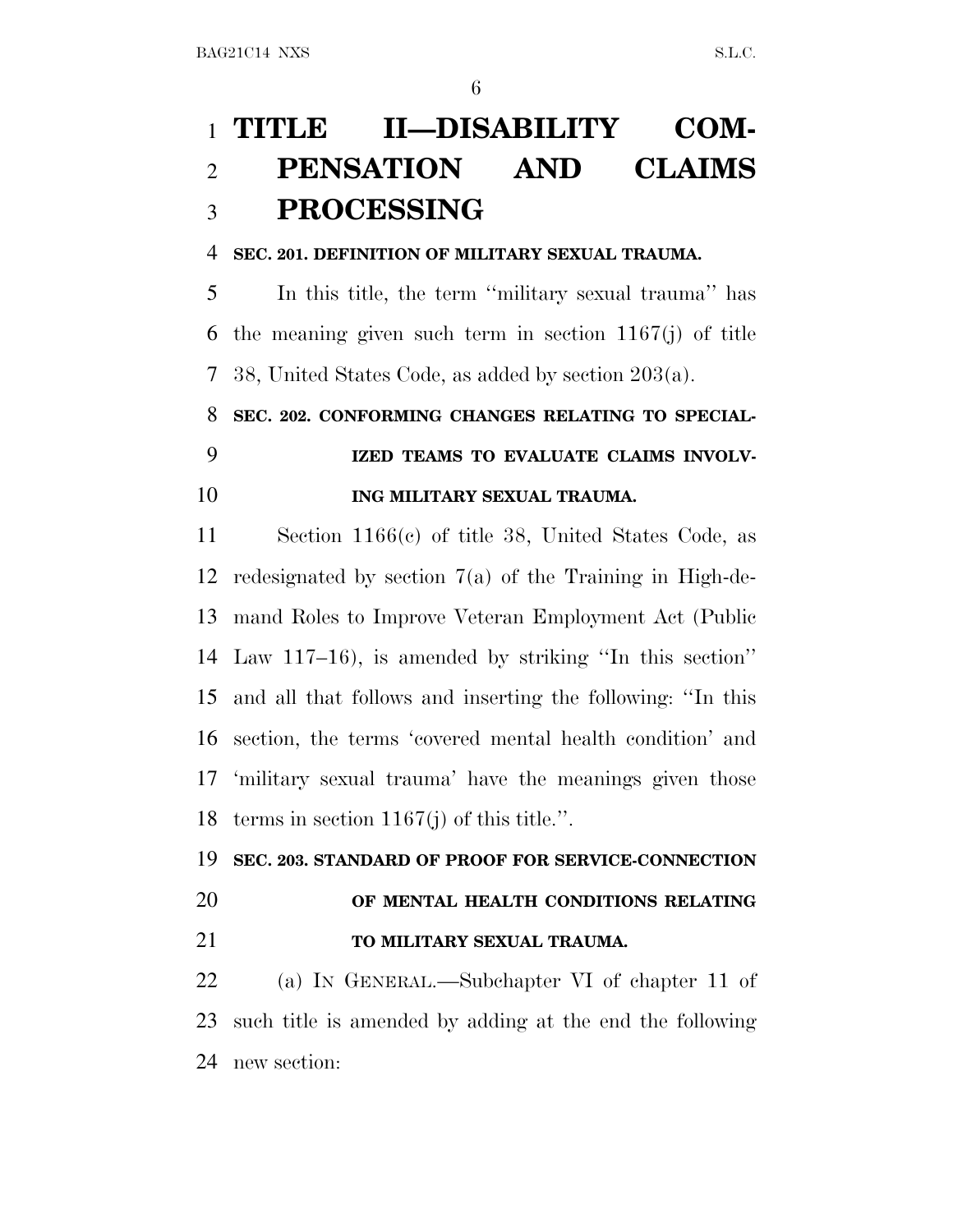## **''§ 1167. Evaluation of claims involving military sex-ual trauma**

 ''(a) STANDARD OF PROOF.—(1) In the case of any veteran who claims that a covered mental health condition based on military sexual trauma was incurred in or aggra- vated by active military, naval, or air service, the Sec- retary shall accept as sufficient proof of service-connection a diagnosis of such mental health condition by a mental health professional together with satisfactory lay or other evidence, in accordance with subsections (b) and (c), of such trauma and an opinion by the mental health profes- sional that such covered mental health condition is related to such military sexual trauma, as specified in subsection (f), notwithstanding the fact that there is no official record of such incurrence or aggravation in such service, and, to that end, shall resolve every reasonable doubt in favor of the veteran.

 ''(2) Service-connection of such covered mental health condition may be rebutted by clear and convincing evi-dence to the contrary.

21  $\frac{1}{2}$  (3) The reasons for granting or denying service-con-nection in each case shall be recorded in full.

23 "(b) NONMILITARY SOURCES OF EVIDENCE.—(1) In carrying out subsection (a), the Secretary shall ensure that if a claim for compensation under this chapter is re-ceived by the Secretary for a covered mental health condi-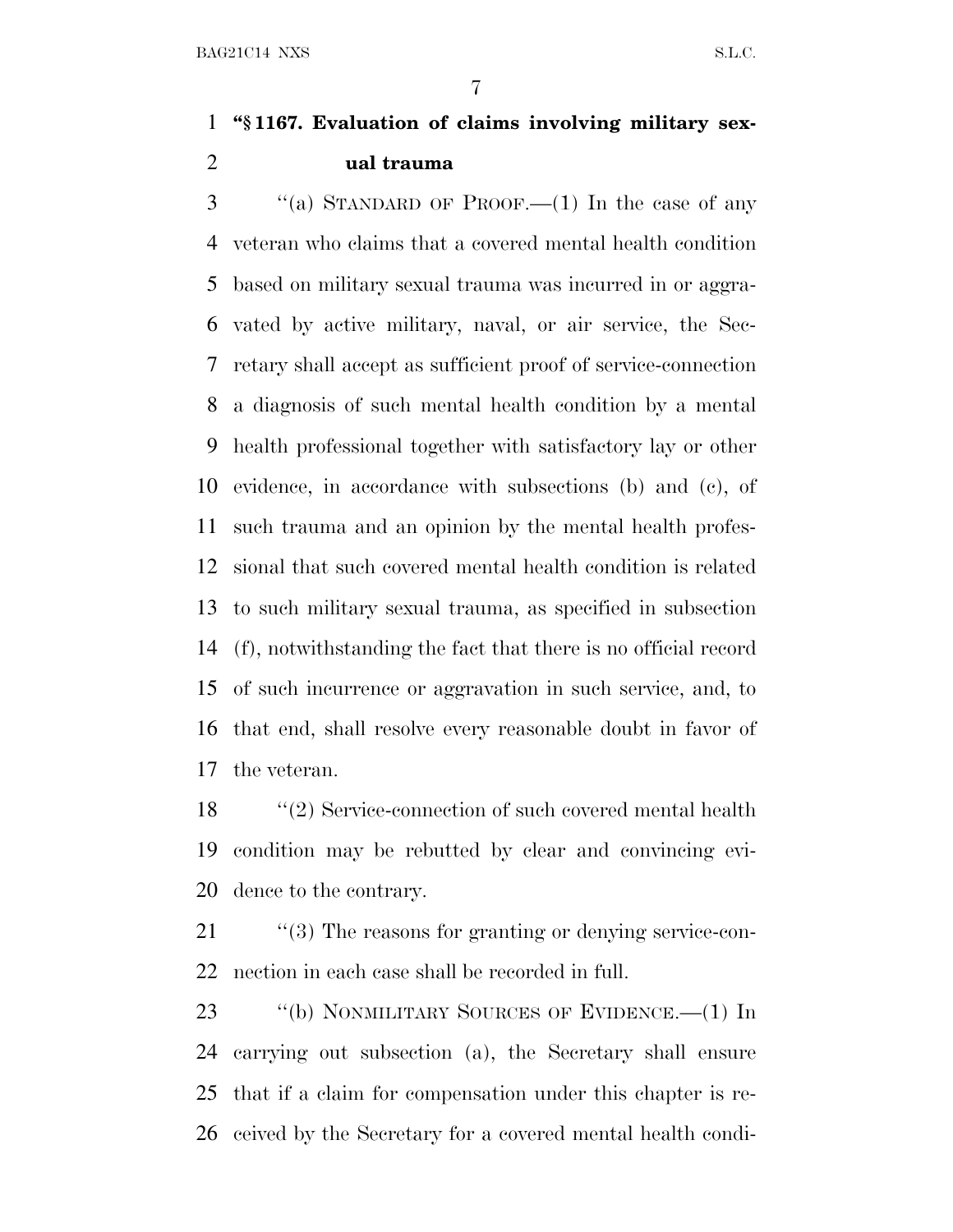tion based on military sexual trauma, evidence from sources other than official records of the Department of Defense regarding the veteran's service may corroborate the veteran's account of the trauma.

 ''(2) Examples of evidence described in paragraph (1) include the following:

 ''(A) Records from law enforcement authorities, rape crisis centers, mental health counseling centers, hospitals, and physicians.

10  $\text{``(B)}$  Pregnancy tests and tests for sexually transmitted diseases.

12 "(C) Statements from family members, room- mates, other members of the Armed Forces or vet-erans, and clergy.

 ''(c) EVIDENCE OF BEHAVIOR CHANGES.—(1) In carrying out subsection (a), the Secretary shall ensure that evidence of a behavior change following military sex- ual trauma is one type of relevant evidence that may be found in sources described in such subsection.

20  $\frac{1}{2}$  (2) Examples of behavior changes that may be rel- evant evidence of military sexual trauma include the fol-lowing:

23 "(A) A request for a transfer to another mili-tary duty assignment.

''(B) Deterioration in work performance.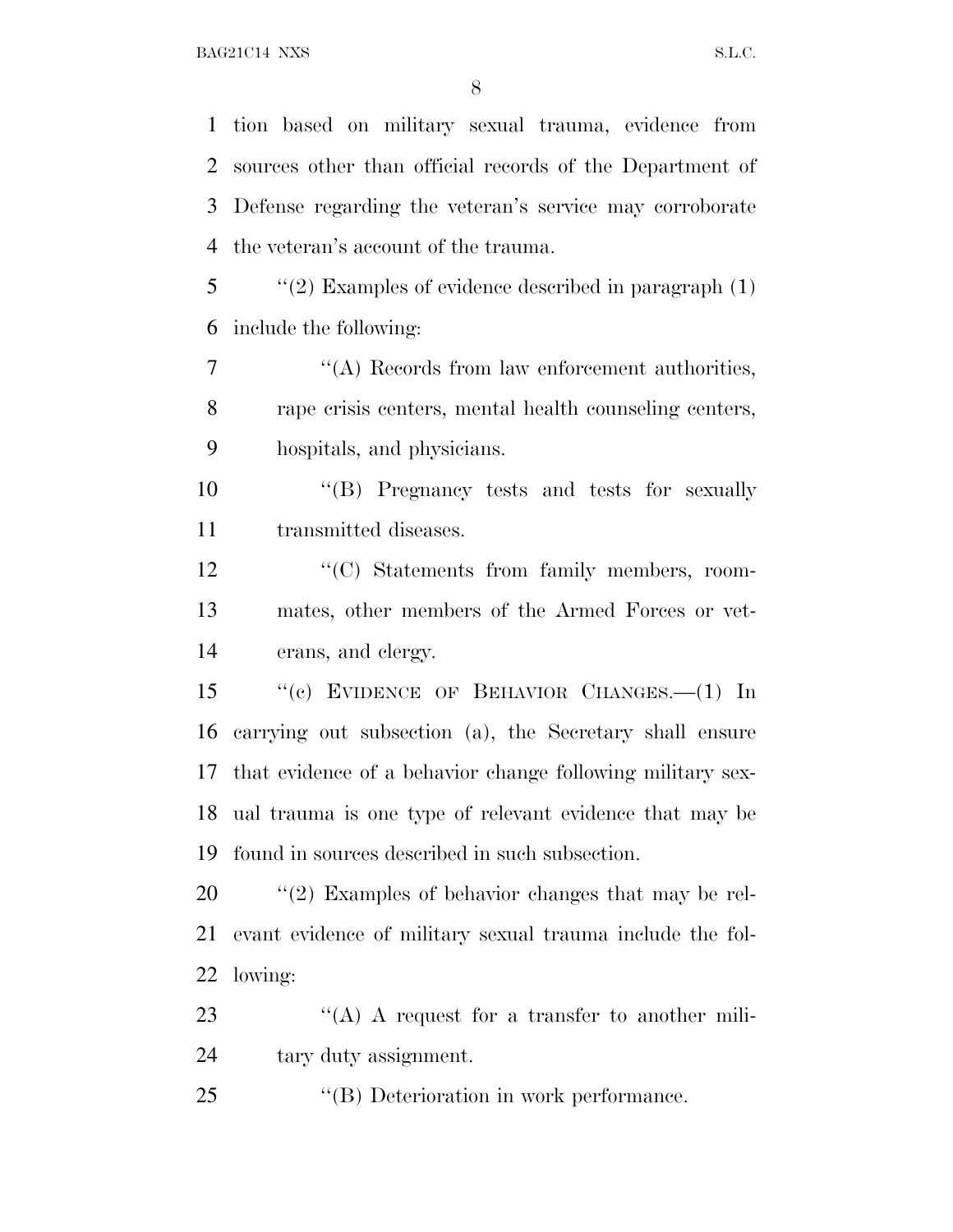1 ''(C) Substance abuse or substance use dis-order.

 ''(D) Episodes of depression, panic attacks, or anxiety without an identifiable cause.

 ''(E) Unexplained economic or social behavior changes.

 ''(d) NOTICE AND OPPORTUNITY TO SUPPLY EVI- DENCE.—The Secretary may not deny a claim of a veteran for compensation under this chapter for a covered mental health condition that is based on military sexual trauma without first—

 $\frac{1}{2}$   $\frac{1}{2}$  advising the veteran that evidence de- scribed in subsections (b) and (c) may constitute credible corroborating evidence of the military sexual trauma; and

 $\frac{16}{2}$   $\frac{16}{2}$  allowing the veteran an opportunity to fur- nish such corroborating evidence or advise the Sec-retary of potential sources of such evidence.

 ''(e) ROLE OF LAY STATEMENTS.—In a case where evidence described in subsection (b) or (c) is unavailable, and the only evidence of the occurrence of the military sexual trauma is the veteran's own lay statement, the Sec- retary shall accept such lay statement as credible evidence the event occurred, unless such statement is inconsistent with the places, types, and circumstances of the service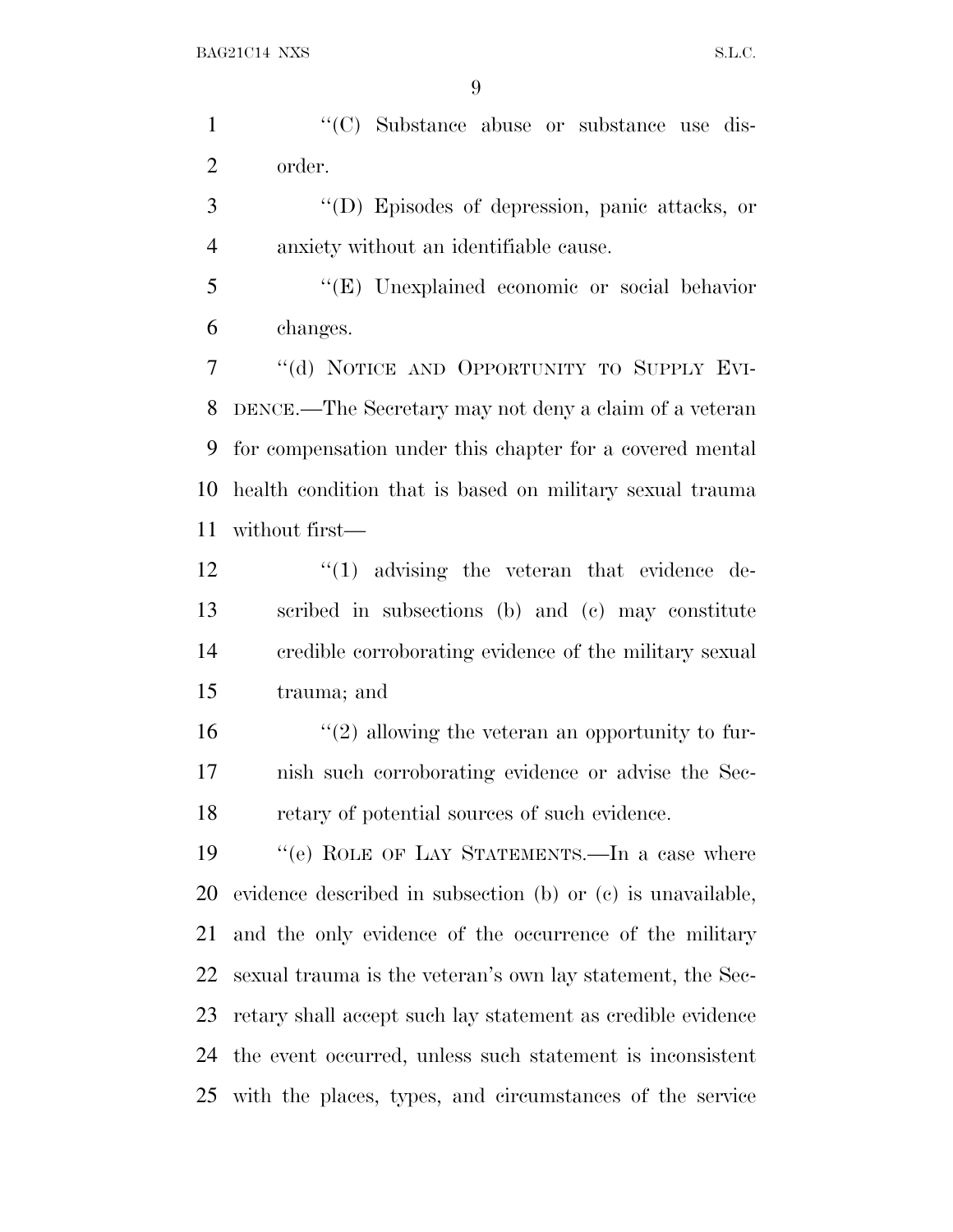BAG21C14 NXS S.L.C.

 of the veteran, including evidence of the veteran's unit as- signments, military specialty, or dates and locations of service, or unless there is clear and convincing evidence to the contrary.

 ''(f) REVIEW OF EVIDENCE.—(1) In reviewing a 6 claim for compensation described in subsection  $(a)(1)$ , for any evidence identified as part of such claim that is de- scribed in subsection (b) or (c), or if subsection (e) applies, the Secretary shall submit such evidence to such medical or mental health professional as the Secretary considers appropriate, including clinical and counseling experts em- ployed by the Department, to obtain an opinion as to whether it is at least as likely as not that there is a nexus between the military sexual trauma and any diagnosed covered mental health condition.

 ''(2) In the case of any veteran who submits with the claim for a covered mental health condition a lay state- ment describing the military sexual trauma, such veteran shall be provided with a medical examination and opinion as described in paragraph (1) without delay for request of records specified in subsections (b) and (c) from the veteran.

23 "(3) For any veteran described in paragraph (2), if the medical examination and opinion do not result in a diagnosis of a covered mental health condition and a posi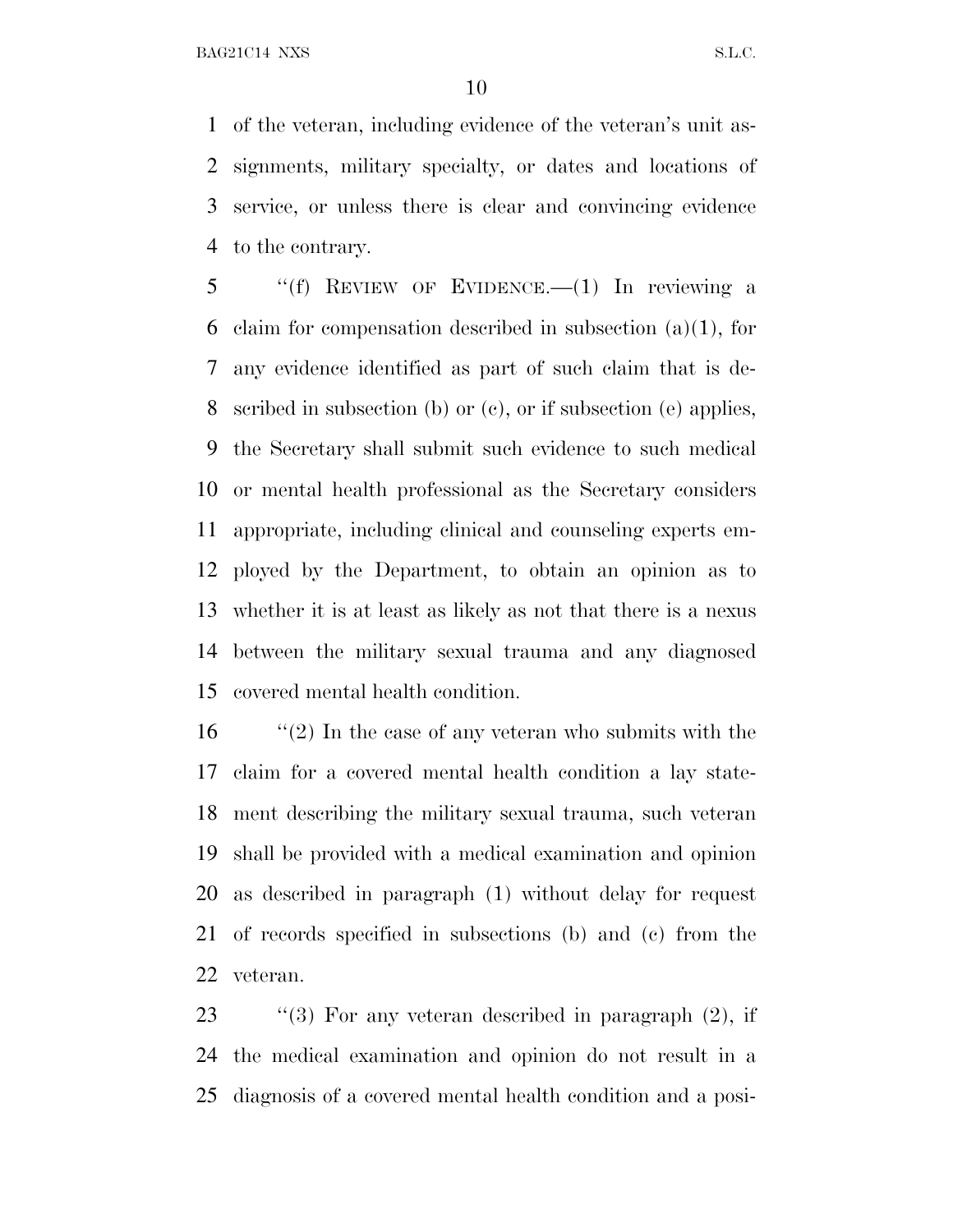BAG21C14 NXS S.L.C.

 tive opinion that the military sexual trauma is related to such diagnosis, the Secretary shall request the records specified in subsections (b) and (c) and, if such evidence is received, paragraph (1) shall again apply and a subse-quent medical examination and opinion shall be requested.

 ''(g) POINT OF CONTACT.—The Secretary shall en- sure that each document provided to a veteran relating to a claim for compensation described in subsection (a) includes contact information for an appropriate point of contact with the Department.

 ''(h) SPECIALIZED TEAMS.—The Secretary shall en- sure that all claims for compensation described in sub- section (a) are reviewed and processed by a specialized team established under section 1166 of this title.

15 "(i) RULE OF CONSTRUCTION REGARDING APPLICA- TION TO NONSEXUAL PERSONAL ASSAULT.— The Sec- retary shall not construe this section as supplanting the standard of proof or evidence required for claims for posttraumatic stress disorder based on non-sexual per- sonal assault, which the Secretary shall continue to define in regulation.

22 "(j) DEFINITIONS.—In this section:

23 ''(1) The term 'covered mental health condition' means post-traumatic stress disorder, anxiety, de-pression, or other mental health diagnosis described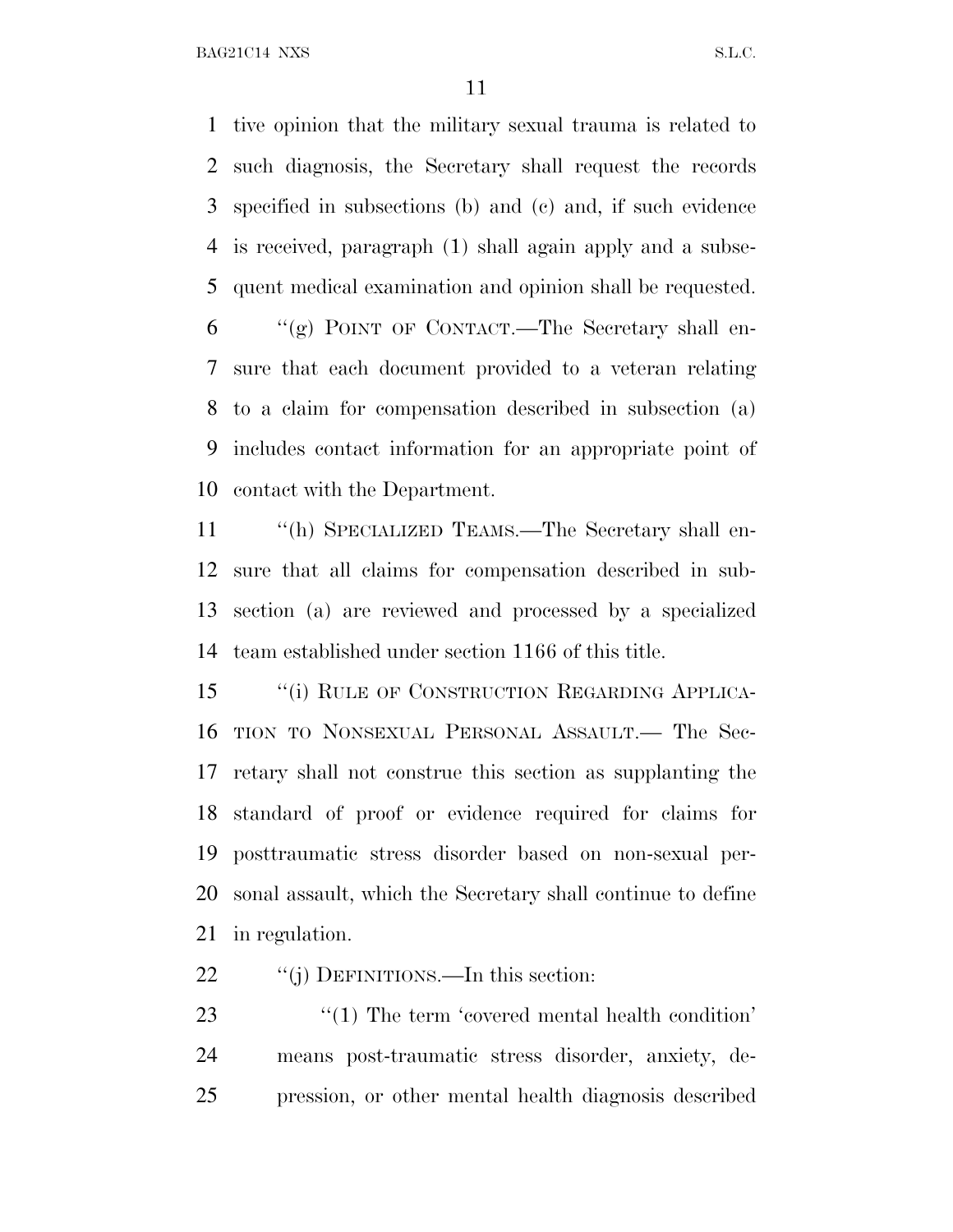in the current version of the Diagnostic and Statis- tical Manual of Mental Disorders published by the American Psychiatric Association that the Secretary determines to be related to military sexual trauma and which may be service-connected.

 $(2)$  The term 'military sexual trauma' means, with respect to a veteran, a physical assault of a sex- ual nature, battery of a sexual nature, or sexual har- assment that occurred while the veteran was serving in the active military, naval, or air service.''.

 (b) OUTREACH.—Not later than 180 days after the date of the enactment of this Act, the Secretary of Vet- erans Affairs shall implement, with input from the veteran community, an informative outreach program for veterans regarding the standard of proof for evaluation of claims related to military sexual trauma, including consideration of lay statements and requirements for a medical examina-tion and opinion.

 (c) CLERICAL AMENDMENT.—The table of sections at the beginning of such chapter is amended by adding at the end the following new item:

''1167. Evaluation of claims involving military sexual trauma.''.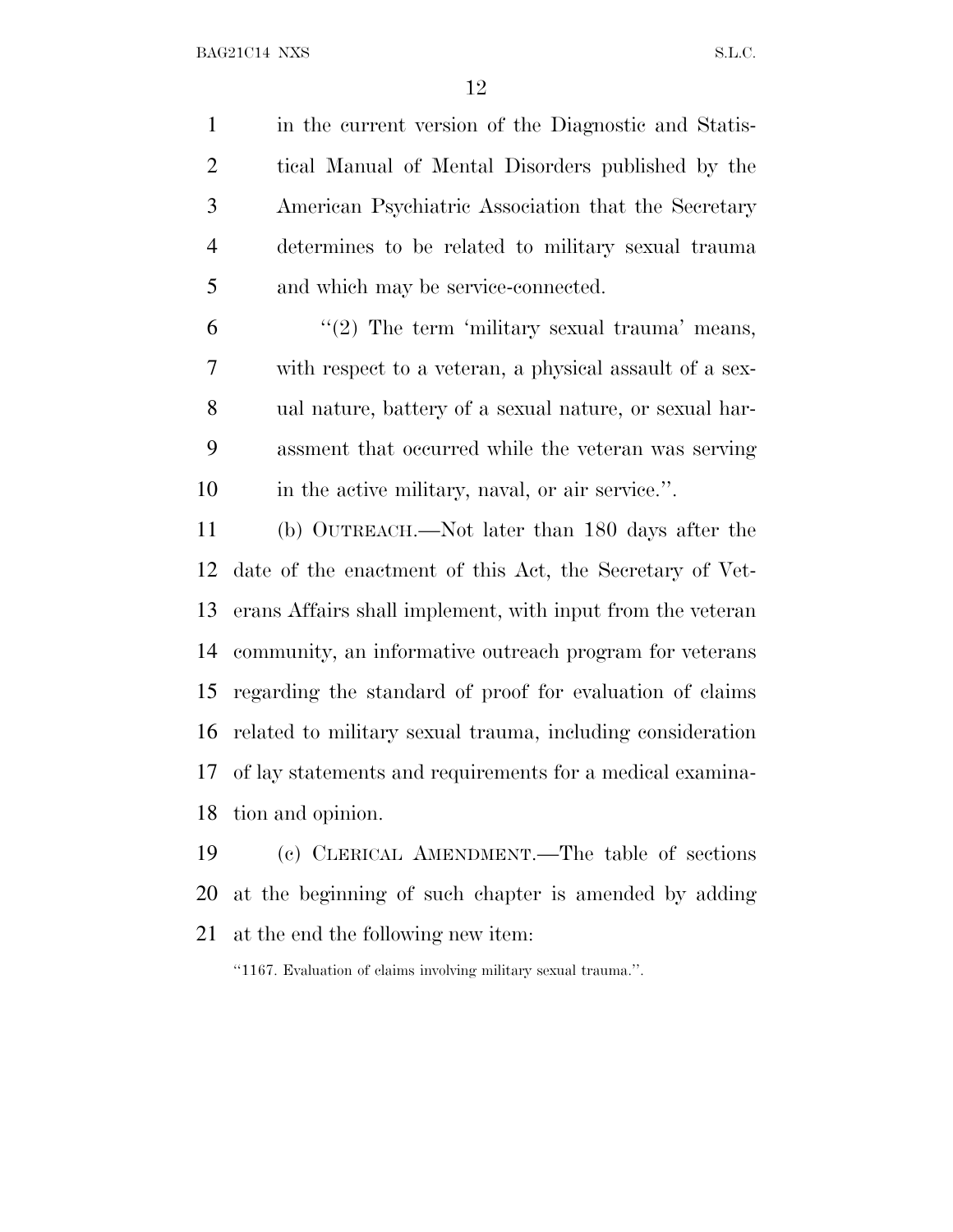| 1              | SEC. 204. CHOICE OF LOCATION OF DEPARTMENT OF VET-        |
|----------------|-----------------------------------------------------------|
| $\overline{2}$ | ERANS AFFAIRS MEDICAL EXAMINATION FOR                     |
| 3              | ASSESSMENT OF CLAIMS FOR COMPENSA-                        |
| $\overline{4}$ | TION RELATING TO DISABILITY RESULTING                     |
| 5              | FROM MILITARY SEXUAL TRAUMA.                              |
| 6              | (a) IN GENERAL.—Section 1165 of title 38, United          |
| 7              | States Code, is amended—                                  |
| 8              | (1) in the section heading, by inserting "and             |
| 9              | location of medical examination" after "ex-               |
| 10             | $\mathbf{aminer}$ ";                                      |
| 11             | $(2)$ in subsection (a), by striking "a physical as-      |
| 12             | sault of a sexual nature, battery of a sexual nature,     |
| 13             | or sexual harassment" and inserting "military sexual      |
| 14             | trauma (as defined in section 1167(j) of this title)";    |
| 15             | $(3)$ by redesignating subsection $(e)$ as sub-           |
| 16             | section (d); and                                          |
| 17             | $(4)$ by inserting after subsection (b) the fol-          |
| 18             | lowing new subsection (c):                                |
| 19             | "(c) CHOICE OF EXAMINATION LOCATION.— $(1)$ The           |
| 20             | Secretary shall ensure that a veteran who requires a med- |
| 21             | ical examination in support of a claim described in sub-  |
| 22             | section (a) may request that the medical examination take |
| 23             | place at a facility of the Department by a qualified em-  |
| 24             | ployee of the Department.                                 |
| 25             | $\lq(2)$ The Secretary—                                   |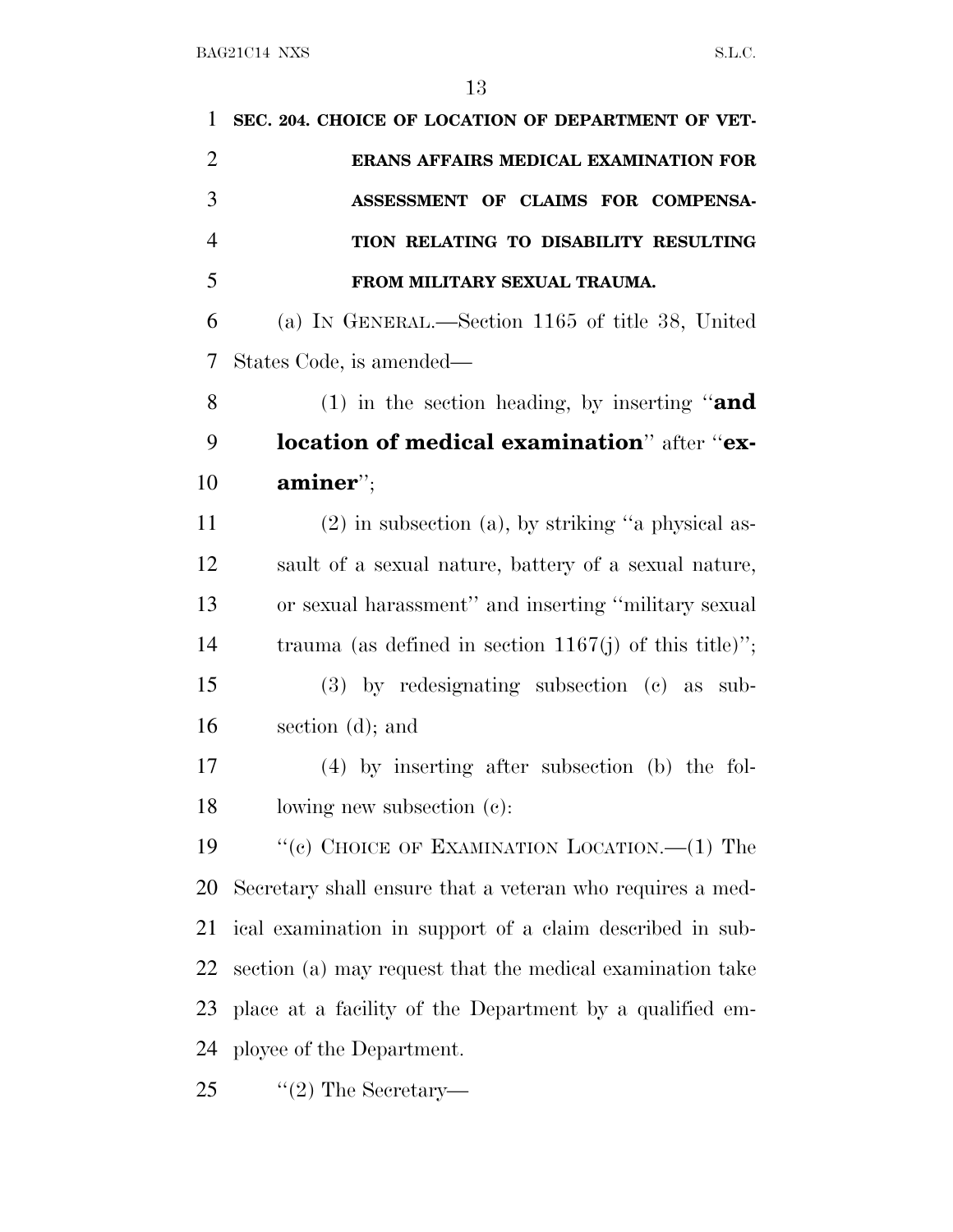| $\mathbf{1}$   | "(A) shall grant any request under paragraph                                                                |
|----------------|-------------------------------------------------------------------------------------------------------------|
| $\overline{2}$ | $(1)$ ; and                                                                                                 |
| 3              | $\lq\lq (B)$ may not issue a decision on a claim de-                                                        |
| 4              | scribed in such paragraph before the requested ex-                                                          |
| 5              | amination is completed.".                                                                                   |
| 6              | (b) CLERICAL AMENDMENT.—The table of sections                                                               |
| 7              | at the beginning of chapter 11 of such title is amended                                                     |
| 8              | by striking the item relating to section 1165 and inserting                                                 |
| 9              | the following new item:                                                                                     |
|                | "1165. Choice of sex of medical examiner and location of medical examination<br>for certain disabilities.". |
| 10             | SEC. 205. COMMUNICATIONS FROM THE DEPARTMENT OF                                                             |
|                | VETERANS AFFAIRS TO MILITARY SEXUAL                                                                         |
| 11             |                                                                                                             |
| 12             | <b>TRAUMA SURVIVORS.</b>                                                                                    |
| 13             | (a) REVIEW BOARD.—                                                                                          |
| 14             | (1) IN GENERAL.—The Secretary of Veterans                                                                   |
| 15             | Affairs shall establish a board to review correspond-                                                       |
| 16             | ence relating to military sexual trauma.                                                                    |
| 17             | (2) MEMBERSHIP.—The Secretary shall appoint                                                                 |
| 18             | members of the board from among experts in mili-                                                            |
| 19             | tary sexual trauma and mental health, including—                                                            |
| 20             | (A) mental health providers of the Depart-                                                                  |
| 21             | ment;                                                                                                       |
| 22             | (B) experts on sexual assault and sexual                                                                    |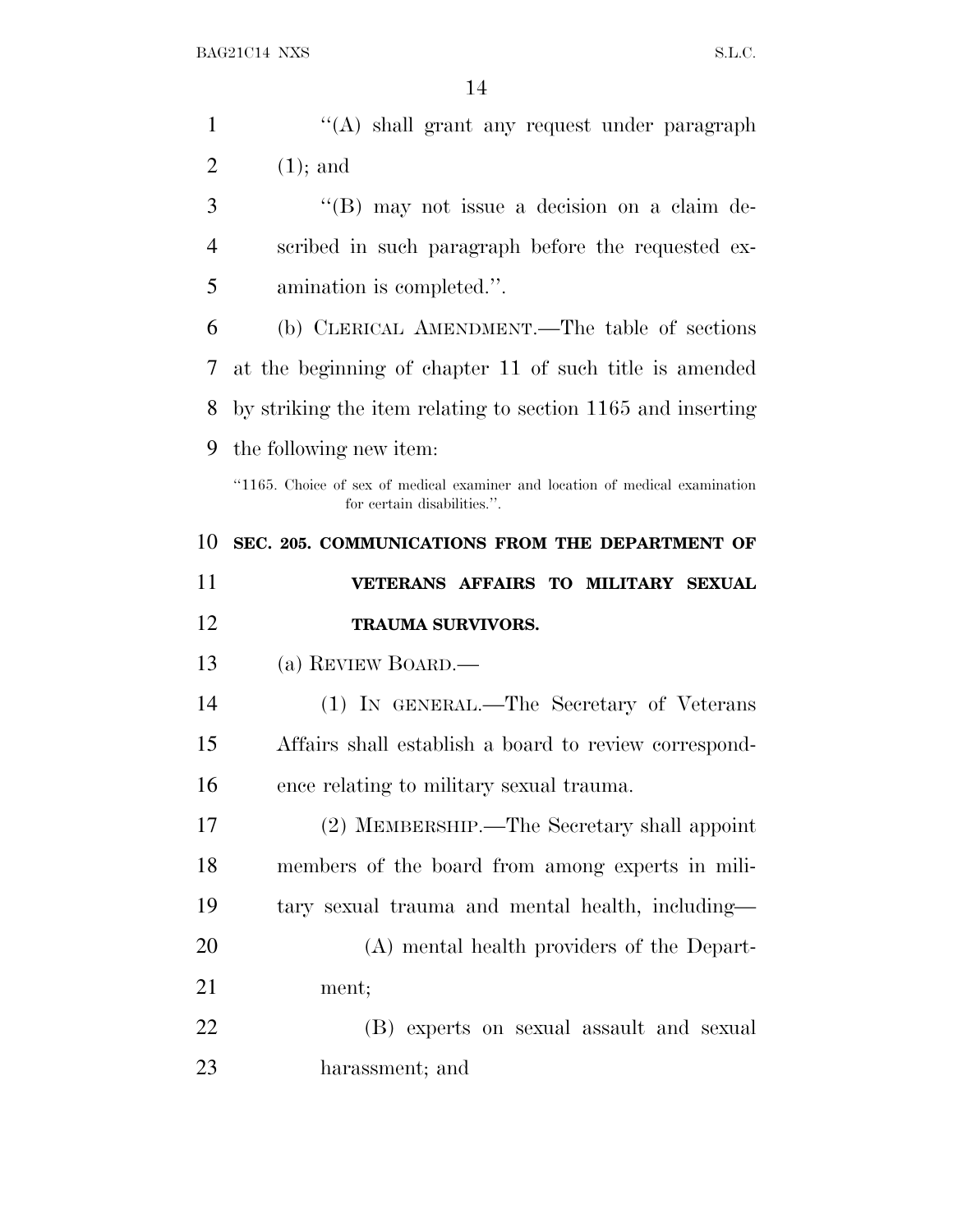| $\mathbf{1}$   | (C) members from both the Veterans                       |
|----------------|----------------------------------------------------------|
| $\overline{2}$ | Health Administration and Veterans Benefits              |
| 3              | Administration.                                          |
| $\overline{4}$ | (3) DUTIES.—The board established under                  |
| 5              | paragraph $(1)$ shall—                                   |
| 6              | (A) review all standard correspondence and               |
| 7              | other materials, which may include templates             |
| 8              | for notices under sections 5103 and 5104B of             |
| 9              | title 38, United States Code, as well as out-            |
| 10             | reach materials and veteran-facing website con-          |
| 11             | tent, from the Department of Veterans Affairs            |
| 12             | to survivors of military sexual trauma for sensi-        |
| 13             | tivity; and                                              |
| 14             | (B) ensure that the communications—                      |
| 15             | (i) treat survivors with dignity and re-                 |
| 16             | spect; and                                               |
| 17             | (ii) do not re-traumatize survivors.                     |
| 18             | (b) CONTENTS OF WRITTEN COMMUNICATIONS TO                |
| 19             | MILITARY SEXUAL TRAUMA SURVIVORS.—The Secretary          |
| 20             | shall ensure that any written communication from the De- |
| 21             | partment of Veterans Affairs to a military sexual trauma |
| 22             | survivor shall include contact information for the fol-  |
| 23             | lowing:                                                  |
| 24             | (1) The military sexual trauma coordinator of            |
| 25             | the Veterans Benefits Administration.                    |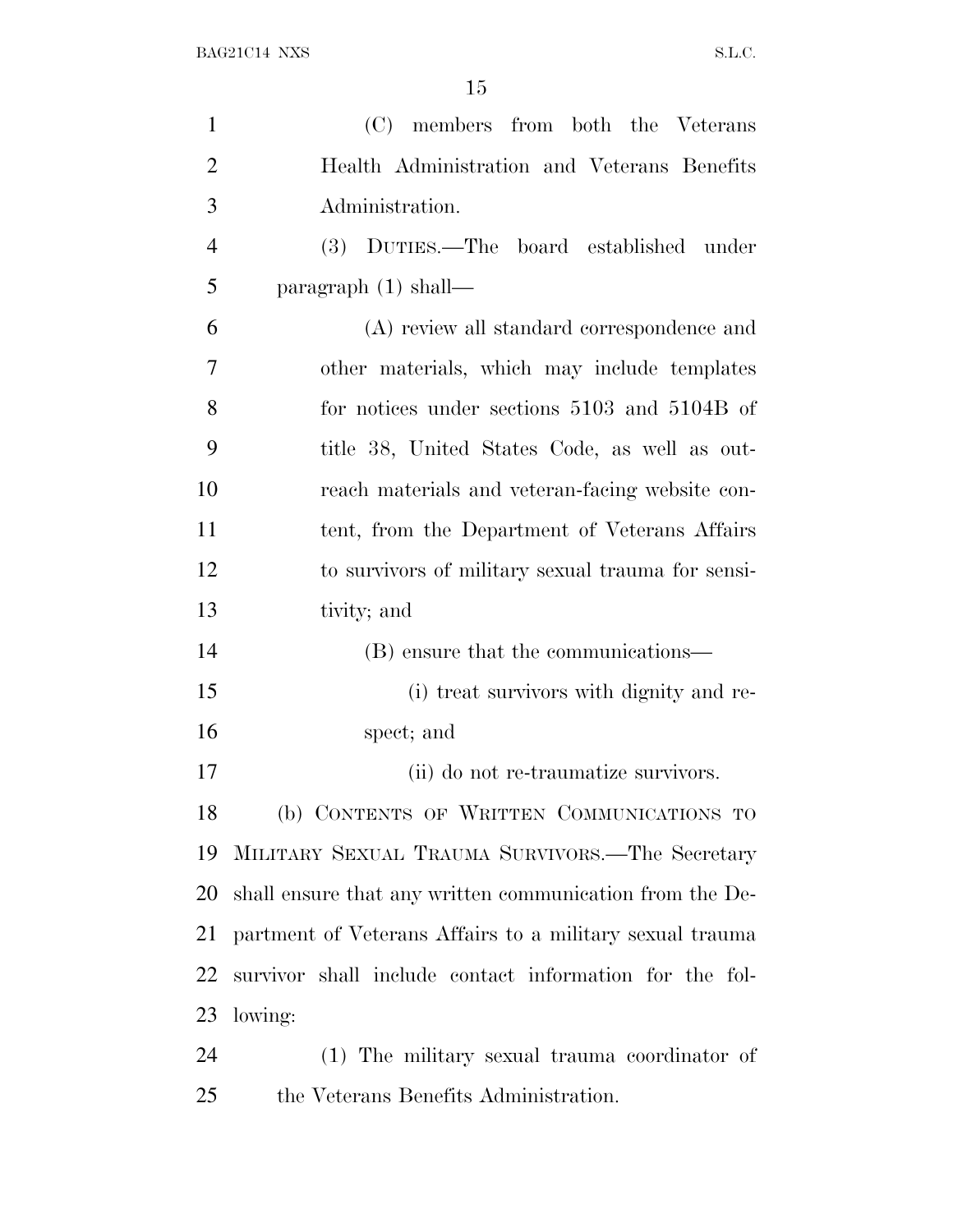| $\mathbf{1}$   | (2) The military sexual trauma coordinator for       |
|----------------|------------------------------------------------------|
| $\overline{2}$ | the Veterans Health Administration.                  |
| 3              | (3) The Veterans Crisis Line.                        |
| $\overline{4}$ | (4) The facility of the Veterans Health Admin-       |
| 5              | istration closest to where the survivor resides.     |
| 6              | (c) DEFINITIONS.—In this section:                    |
| 7              | (1) MILITARY SEXUAL TRAUMA SURVIVOR.-                |
| 8              | term "military sexual trauma survivor"<br>The        |
| 9              | means-                                               |
| 10             | $(A)$ a veteran who has filed a claim for            |
| 11             | compensation under chapter 11 of title 38,           |
| 12             | United States Code, relating to military sexual      |
| 13             | trauma;                                              |
| 14             | (B) a veteran who has been awarded com-              |
| 15             | pensation under such chapter relating to mili-       |
| 16             | tary sexual trauma; or                               |
| 17             | (C) a former member of the Armed Forces              |
| 18             | or a veteran who is receiving care from the De-      |
| 19             | partment of Veterans Affairs relating to mili-       |
| 20             | tary sexual trauma.                                  |
| 21             | (2) VETERANS CRISIS LINE.—The term "Vet-             |
| <u>22</u>      | erans Crisis Line" means the toll-free hotline for   |
| 23             | veterans established under section 1720F(h) of title |
| 24             | 38, United States Code.                              |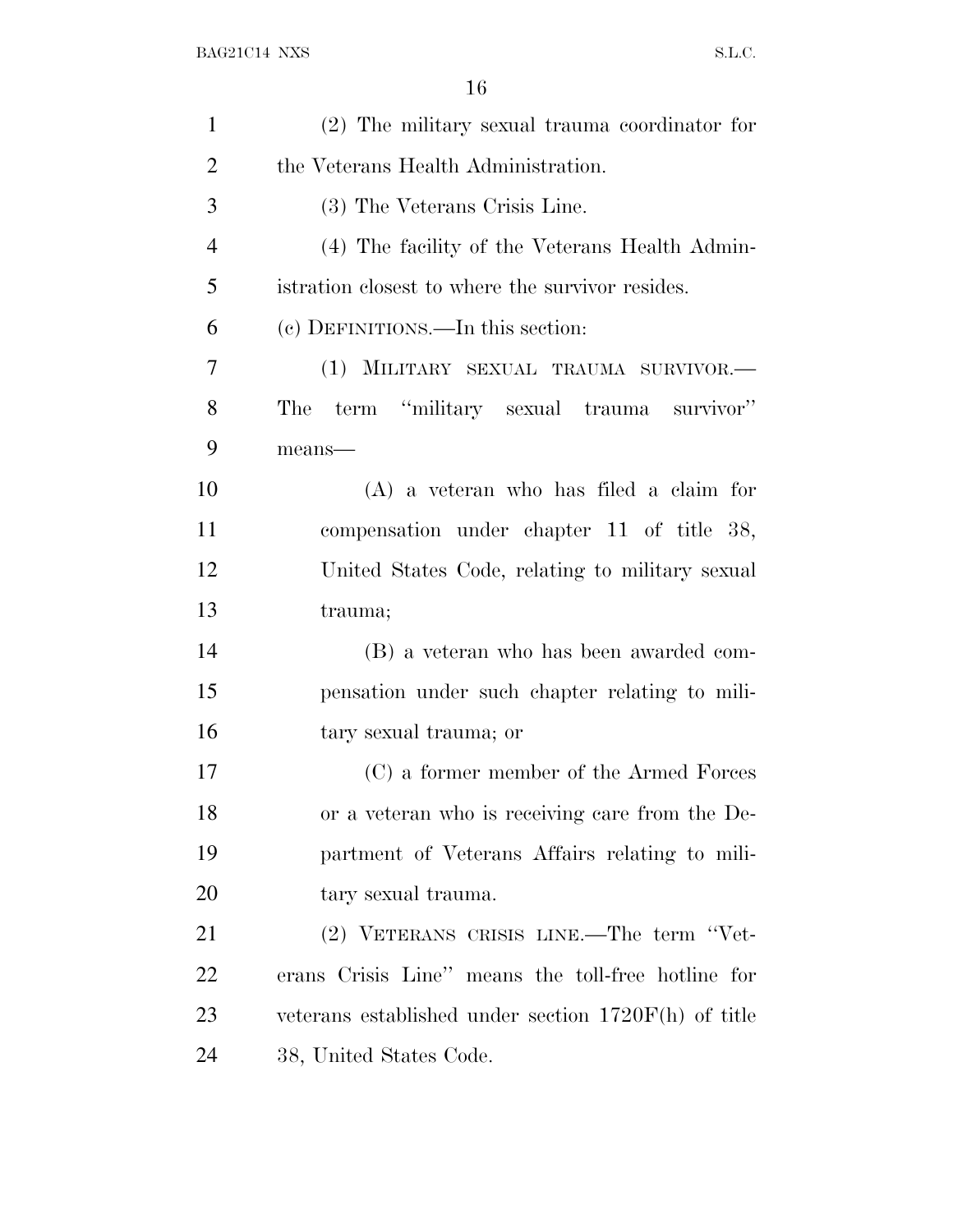| 1              | SEC. 206. STUDY ON TRAINING AND PROCESSING RELAT-        |
|----------------|----------------------------------------------------------|
| $\overline{2}$ | ING TO CLAIMS FOR DISABILITY COMPENSA-                   |
| 3              | TION RELATING TO MILITARY SEXUAL TRAU-                   |
| $\overline{4}$ | MA.                                                      |
| 5              | (a) STUDY REQUIRED.—The Secretary of Veterans            |
| 6              | Affairs shall conduct a study on—                        |
| 7              | (1) the quality of training provided to personnel        |
| 8              | of the Department of Veterans Affairs who review         |
| 9              | claims for disability compensation under chapter 11      |
| 10             | of title 38, United States Code, for disabilities relat- |
| 11             | ing to military sexual trauma; and                       |
| 12             | (2) the quality of the procedures of the Depart-         |
| 13             | ment for reviewing the accuracy of the processing of     |
| 14             | such claims.                                             |
| 15             | (b) ELEMENTS.—The study required by subsection           |
| 16             | (a) shall include the following:                         |
| 17             | (1) With respect to the quality of training de-          |
| 18             | scribed in paragraph $(1)$ of such subsection:           |
| 19             | (A) Whether the Department ensures per-                  |
| 20             | sonnel complete such training on time.                   |
| 21             | (B) Whether the training has resulted in                 |
| 22             | improvements to the processing of claims de-             |
| 23             | scribed in such subsection and issue-based accu-         |
| 24             | racy.                                                    |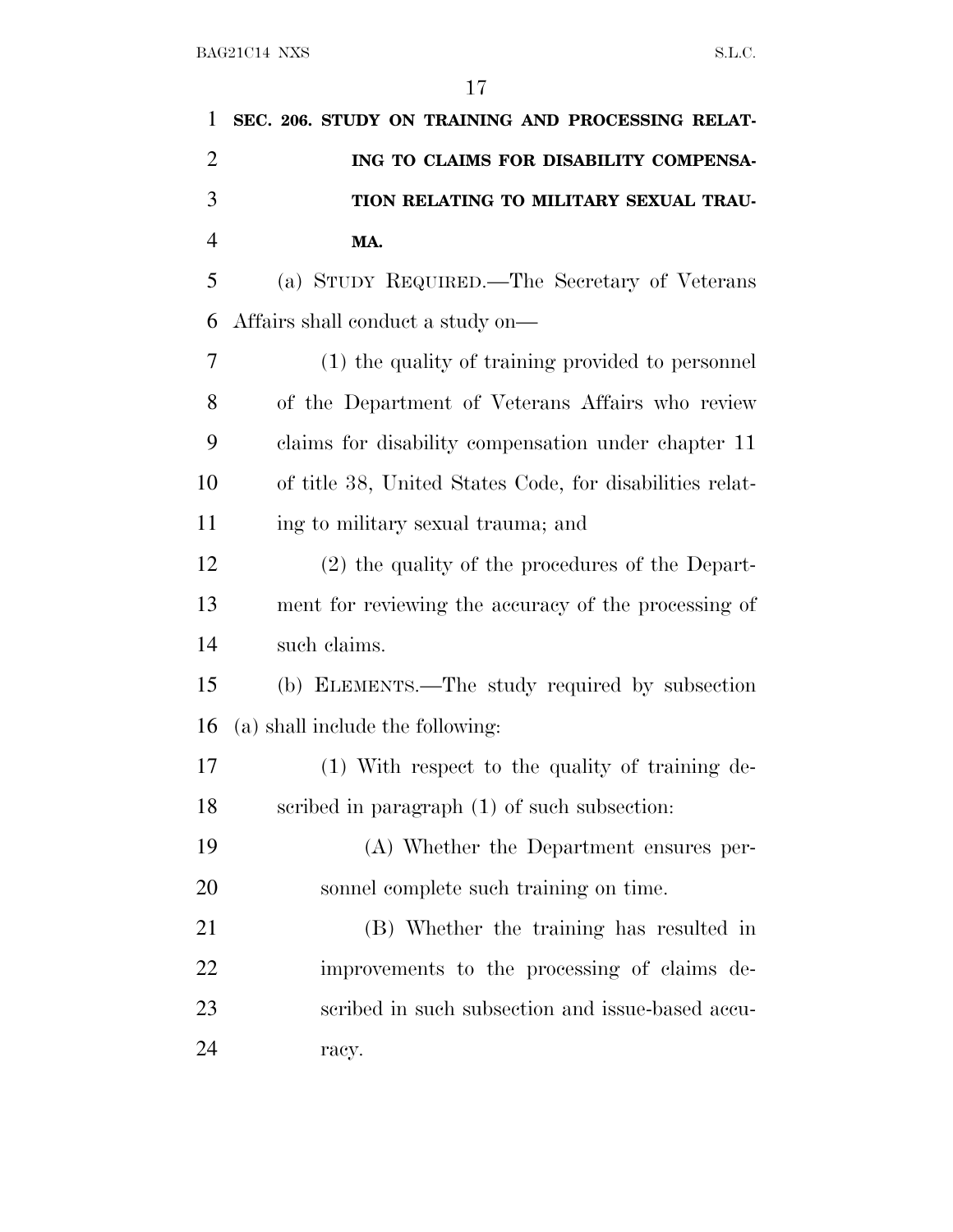| $\mathbf{1}$   | (C) Such recommendations as the Sec-                       |
|----------------|------------------------------------------------------------|
| $\overline{2}$ | retary of Veterans Affairs may have for improv-            |
| 3              | ing the training.                                          |
| $\overline{4}$ | (2) With respect to the quality of procedures              |
| 5              | described in paragraph $(2)$ of such subsection:           |
| 6              | (A) Whether the procedures of the Depart-                  |
| 7              | ment for reviewing the accuracy of the proc-               |
| 8              | essing of claims described in such subsection              |
| 9              | comport with generally accepted statistical                |
| 10             | methodologies to ensure reasonable accuracy of             |
| 11             | such reviews.                                              |
| 12             | (B) Whether such procedures adequately                     |
| 13             | include mechanisms to correct errors found in              |
| 14             | such reviews.                                              |
| 15             | (C) Such recommendations as the Sec-                       |
| 16             | retary may have for improving such procedures.             |
| 17             | (c) REPORT REQUIRED.—Not later than one year               |
| 18             | after the date of the enactment of this Act, the Secretary |
| 19             | shall submit to the Committee on Veterans' Affairs of the  |
| 20             | Senate and the Committee on Veterans' Affairs of the       |
| 21             | House of Representatives a report detailing the findings   |
| 22             | of the Secretary with respect to the study conducted under |
| 23             | subsection (a).                                            |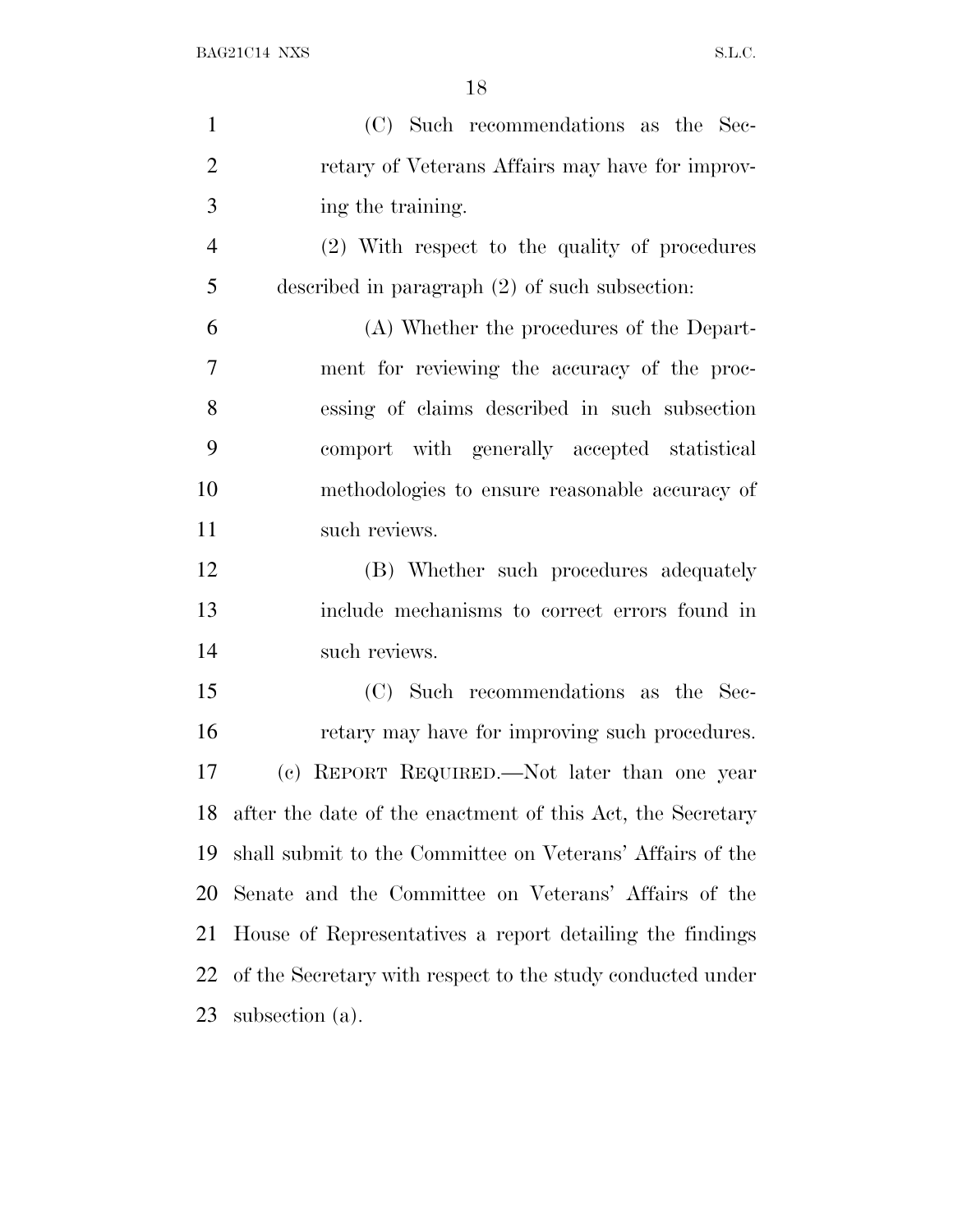| 1              | SEC. 207. ANNUAL SPECIAL FOCUS REVIEW OF CLAIMS FOR     |
|----------------|---------------------------------------------------------|
| $\overline{2}$ | DISABILITY COMPENSATION FOR DISABIL-                    |
| 3              | ITIES RELATING TO MILITARY SEXUAL TRAU-                 |
| $\overline{4}$ | MA.                                                     |
| 5              | (a) ANNUAL SPECIAL FOCUS REVIEW.                        |
| 6              | (1) IN GENERAL.—Each year, the Under Sec-               |
| 7              | retary for Benefits of the Department of Veterans       |
| 8              | Affairs shall conduct a special focus review on the     |
| 9              | accuracy of the processing of claims for disability     |
| 10             | compensation under chapter 11 of title 38, United       |
| 11             | States Code, for disabilities relating to military sex- |
| 12             | ual trauma.                                             |
| 13             | (2) ELEMENTS.—Each review conducted under               |
| 14             | paragraph (1) shall include a review of the following:  |
| 15             | (A) A statistically significant, nationally             |
| 16             | representative sample of all claims for benefits        |
| 17             | under the laws administered by the Secretary of         |
| 18             | Veterans Affairs relating to military sexual            |
| 19             | trauma filed during the fiscal year preceding           |
| 20             | the fiscal year in which the report is submitted.       |
| 21             | (B) The accuracy of each decision made                  |
| 22             | with respect to each claim described in subpara-        |
| 23             | graph(A).                                               |
| 24             | (C) The types of benefit entitlement errors             |
| 25             | found, disaggregated by category.                       |
| 26             | (D) Trends from year to year.                           |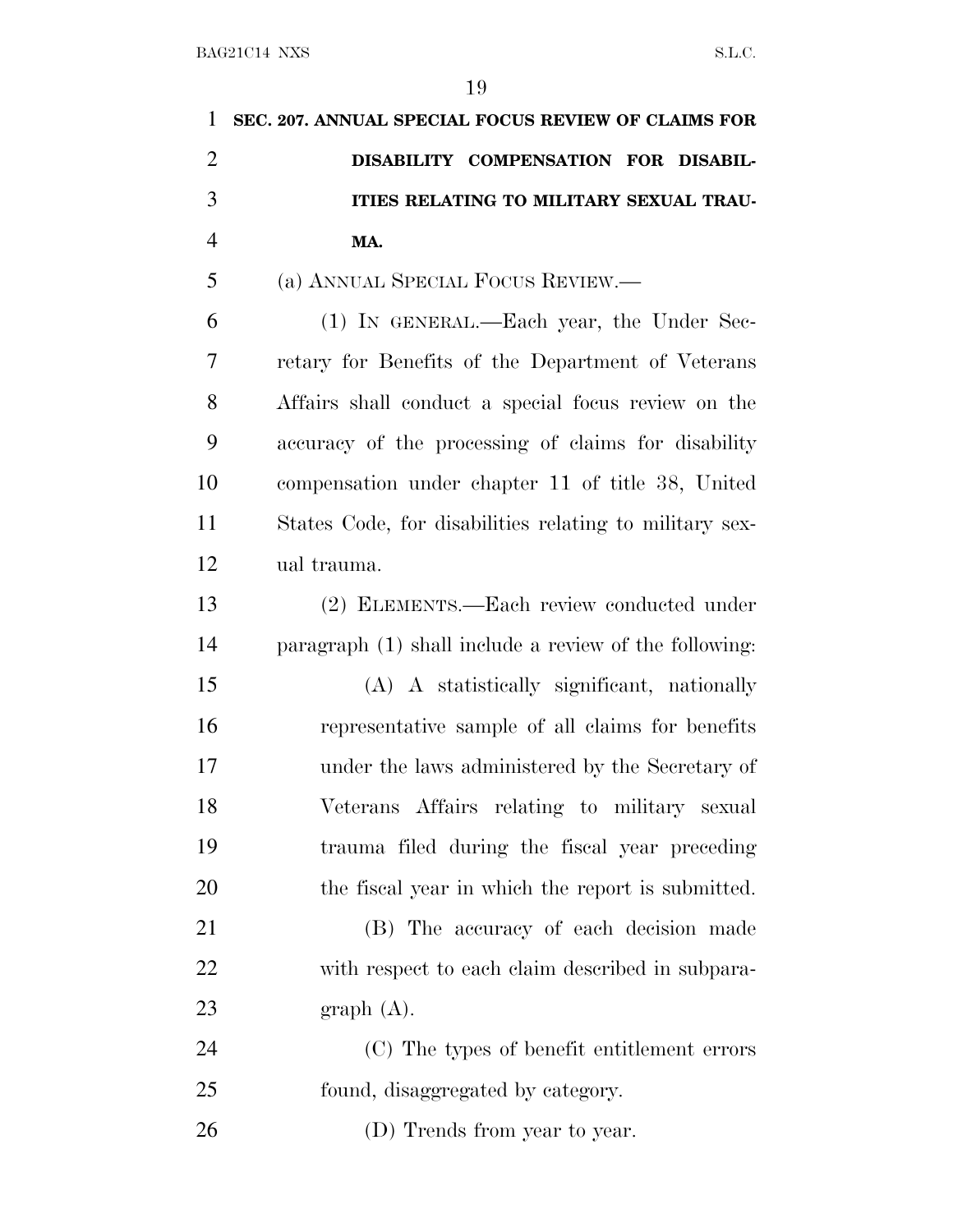BAG21C14 NXS S.L.C.

 (E) Training completion rates for per- sonnel of the Department who process claims described in paragraph (1).

 (b) REPROCESSING OF CLAIMS.—If the Under Sec- retary finds, pursuant to a special focus review conducted 6 under subsection  $(a)(1)$ , that an error was made with re- spect to the entitlement of a veteran to a benefit under the laws administered by the Secretary, the Secretary shall return the relevant claim of the veteran to the appropriate regional office of the Department for reprocessing to en- sure that the veteran receives an accurate decision with respect to the claim.

 (c) RE-REVIEWING OF CLAIMS.—If the Under Sec- retary finds, pursuant to a special focus review conducted under paragraph (1) of subsection (a), that the accuracy 16 rate, under paragraph  $(2)(B)$  of such subsection, is less than 90 percent, the Secretary shall conduct a review of each claim for benefits under the laws administered by the Secretary of Veterans Affairs relating to military sexual trauma filed during the fiscal year preceding the fiscal year in which the report is submitted.

 (d) REPORT.—Section 5501(b)(2) of the Johnny Isakson and David P. Roe, M.D. Veterans Health Care and Benefits Improvement Act of 2020 (Public Law 116–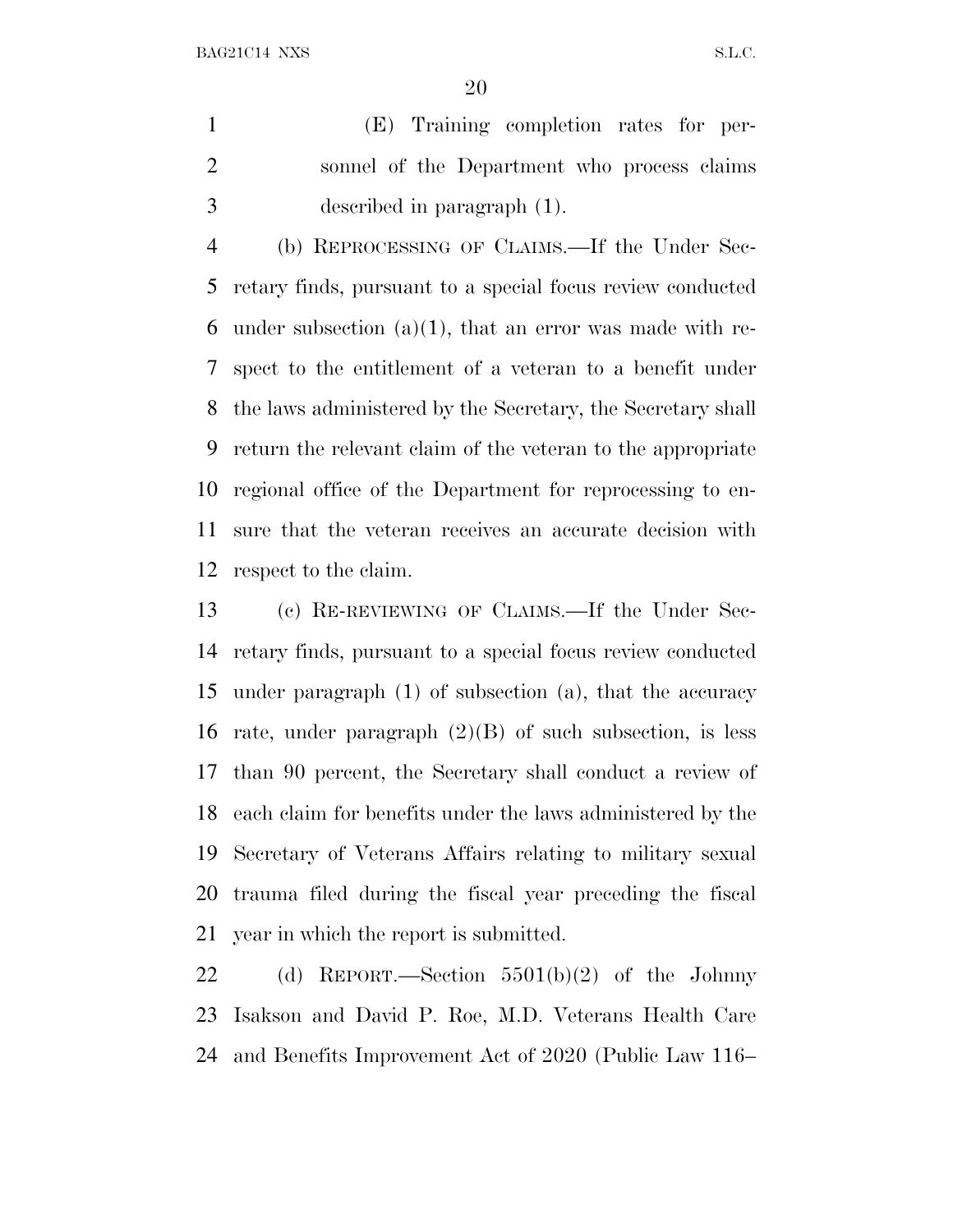315; 134 Stat. 5048) is amended by adding at the end the following new subparagraph: ''(I) The findings of the most recent spe-

| $\overline{4}$ | cial focus review conducted under subsection  |
|----------------|-----------------------------------------------|
| $\overline{5}$ | $(a)(1)$ of section 207 of the Servicemembers |
| 6              | and Veterans Empowerment and Support Act      |
| -7             | of $2021$ , including—                        |
| 8              | "(i) the elements under subsection            |
| - 9            | $(a)(2)$ of such section;                     |
| 10             | "(ii) the number of claims returned           |
| 11             | for reprocessing under subsection (b) of      |

 ''(iii) the number of claims described in clause (ii) for which the decision relat- ing to service-connection or entitlement to compensation changed as a result of re-**processing the claim.''.** 

such section; and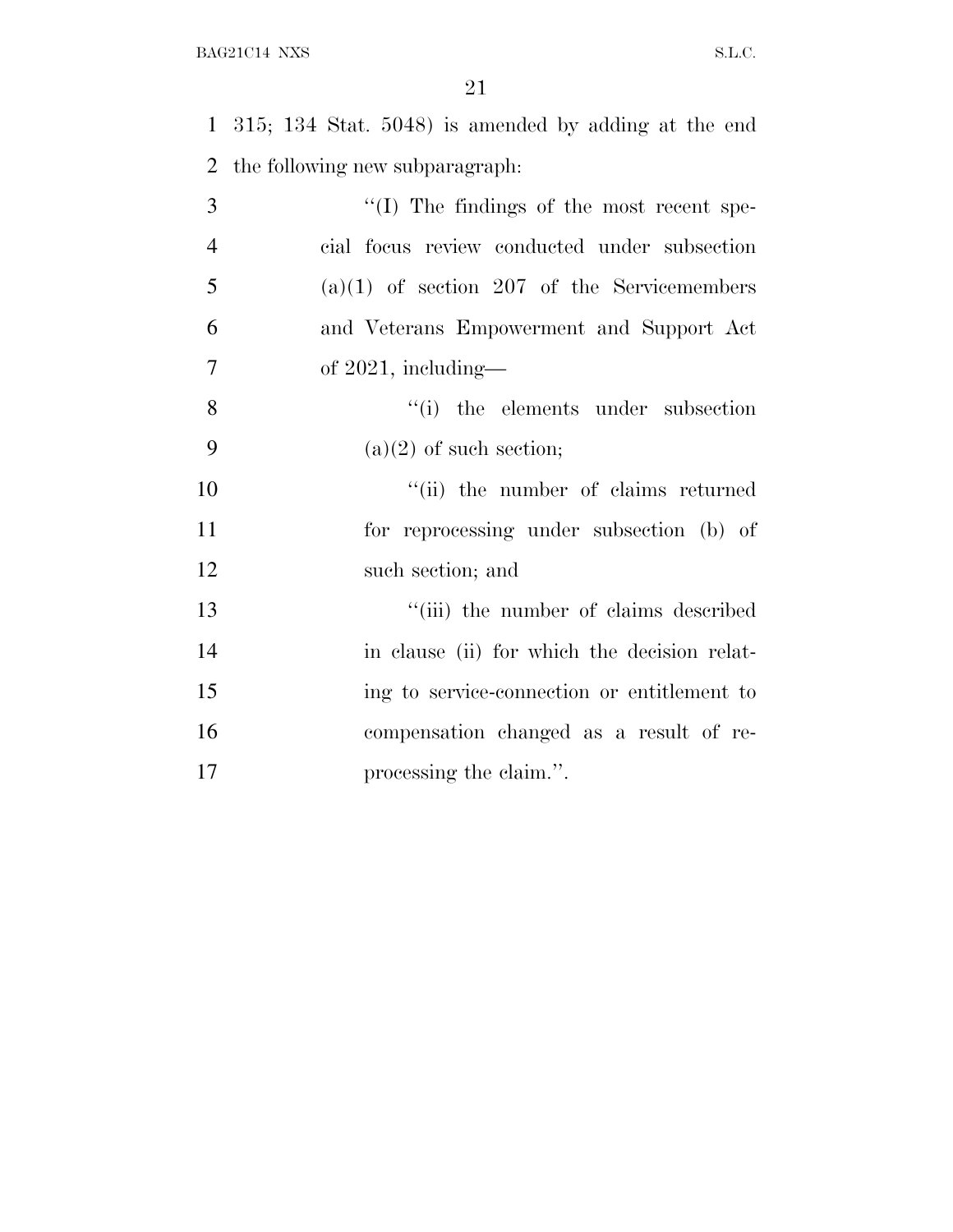# **TITLE III—ACCESS TO HEALTH CARE**

 **SEC. 301. EXPANSION OF ELIGIBILITY FOR COUNSELING AND TREATMENT FOR MILITARY SEXUAL TRAUMA TO INCLUDE ALL FORMER MEM- BERS OF THE RESERVE COMPONENTS OF THE ARMED FORCES.**

 Section 1720D of title 38, United States Code, is amended by striking subsections (f) and (g) and inserting the following new subsection (f):

11  $\frac{f'(f)}{f}$  In this section:

12 ''(1) The term 'former member of the Armed Forces' means a person who served on active duty, active duty for training, or inactive duty training, and who was discharged or released therefrom under any condition that is not—

17  $\langle (A)$  a discharge by court-martial; or 18 ''(B) a discharge subject to a bar to bene-

fits under section 5303 of this title.

 $\frac{u(2)}{2}$  The term 'military sexual trauma' means, with respect to a former member of the Armed Forces, a physical assault of a sexual nature, battery of a sexual nature, or sexual harassment which oc- curred while the former member of the Armed Forces was serving on duty, regardless of duty sta-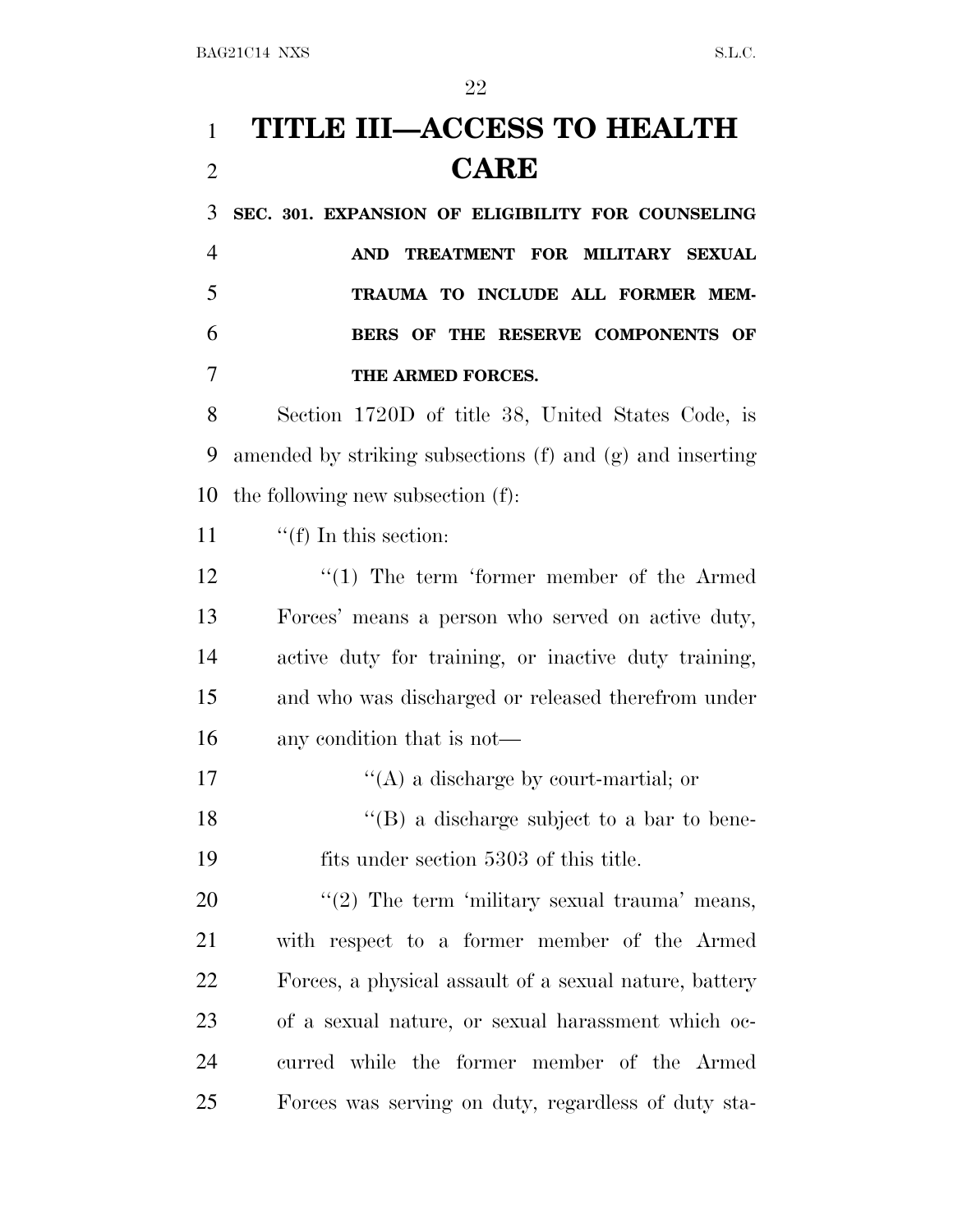| $\mathbf{1}$   | tus or line of duty determination (as that term is             |
|----------------|----------------------------------------------------------------|
| 2              | used in section 12323 of title 10).                            |
| 3              | $\cdot\cdot$ (3) The term 'sexual harassment' means unso-      |
| $\overline{4}$ | licited verbal or physical contact of a sexual nature          |
| 5              | which is threatening in character.".                           |
| 6              | SEC. 302. CONNECTION TO VETERANS HEALTH ADMINIS-               |
| $\overline{7}$ | TRATION WHEN A DISABILITY CLAIM RE-                            |
| 8              | LATED TO MILITARY SEXUAL TRAUMA IS SUB-                        |
| 9              | MITTED TO VETERANS BENEFITS ADMINIS-                           |
| 10             | <b>TRATION.</b>                                                |
| 11             | (a) IN GENERAL.—Not later than 14 days after the               |
|                | 12 date on which a veteran submits a claim for disability com- |
|                | 13 pensation to the Veterans Benefits Administration for a     |

 disability related to military sexual trauma, the Secretary of Veterans Affairs shall send a communication to the vet-eran with the following information:

 (1) The contact information for the nearest military sexual trauma coordinator for the veteran at the Veterans Benefits Administration and a de- scription of the assistance such coordinator can pro-vide.

 (2) The contact information for the nearest military sexual trauma coordinator for the veteran at the Veterans Health Administration and a de-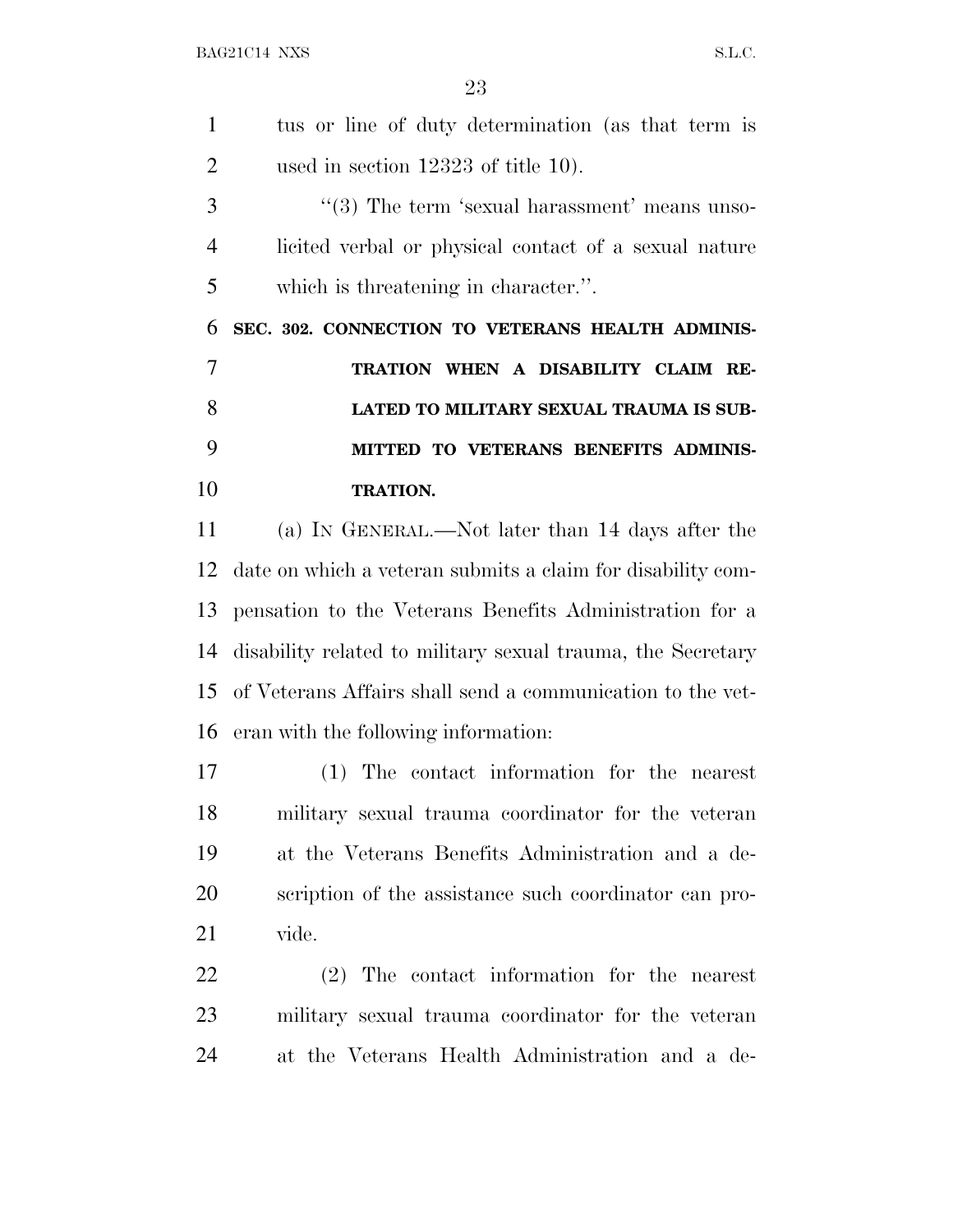|                | 24                                                         |
|----------------|------------------------------------------------------------|
| $\mathbf{1}$   | scription of the assistance such coordinator can pro-      |
| $\overline{2}$ | vide.                                                      |
| 3              | (3) The types of services that survivors of mili-          |
| $\overline{4}$ | tary sexual trauma are eligible to receive from the        |
| 5              | Department of Veterans Affairs, including the near-        |
| 6              | est locations and the contact information for such         |
| 7              | services.                                                  |
| 8              | (4) The contact information for the Veterans               |
| 9              | Crisis Line established under section $1720F(h)$ of        |
| 10             | title 38, United States Code.                              |
| 11             | (5) Such other information on services, care, or           |
| 12             | resources for military sexual trauma as the Sec-           |
| 13             | retary determines appropriate.                             |
| 14             | (b) DEFINITION OF MILITARY SEXUAL TRAUMA.                  |
| 15             | In this section, the term "military sexual trauma" has the |
| 16             | meaning given such term in section $1167(j)$ of title 38,  |
| 17             | United States Code, as added by section $203(a)$ .         |
| 18             | SEC. 303. STUDY ON ACCESS TO INPATIENT MENTAL              |
| 19             | HEALTH CARE FOR SURVIVORS OF MILITARY                      |
| 20             | SEXUAL TRAUMA.                                             |
| 21             | (a) IN GENERAL.—The Secretary of Veterans Affairs          |

 shall conduct a study on access to inpatient mental health care for current and former members of the Armed Forces who are survivors of military sexual trauma.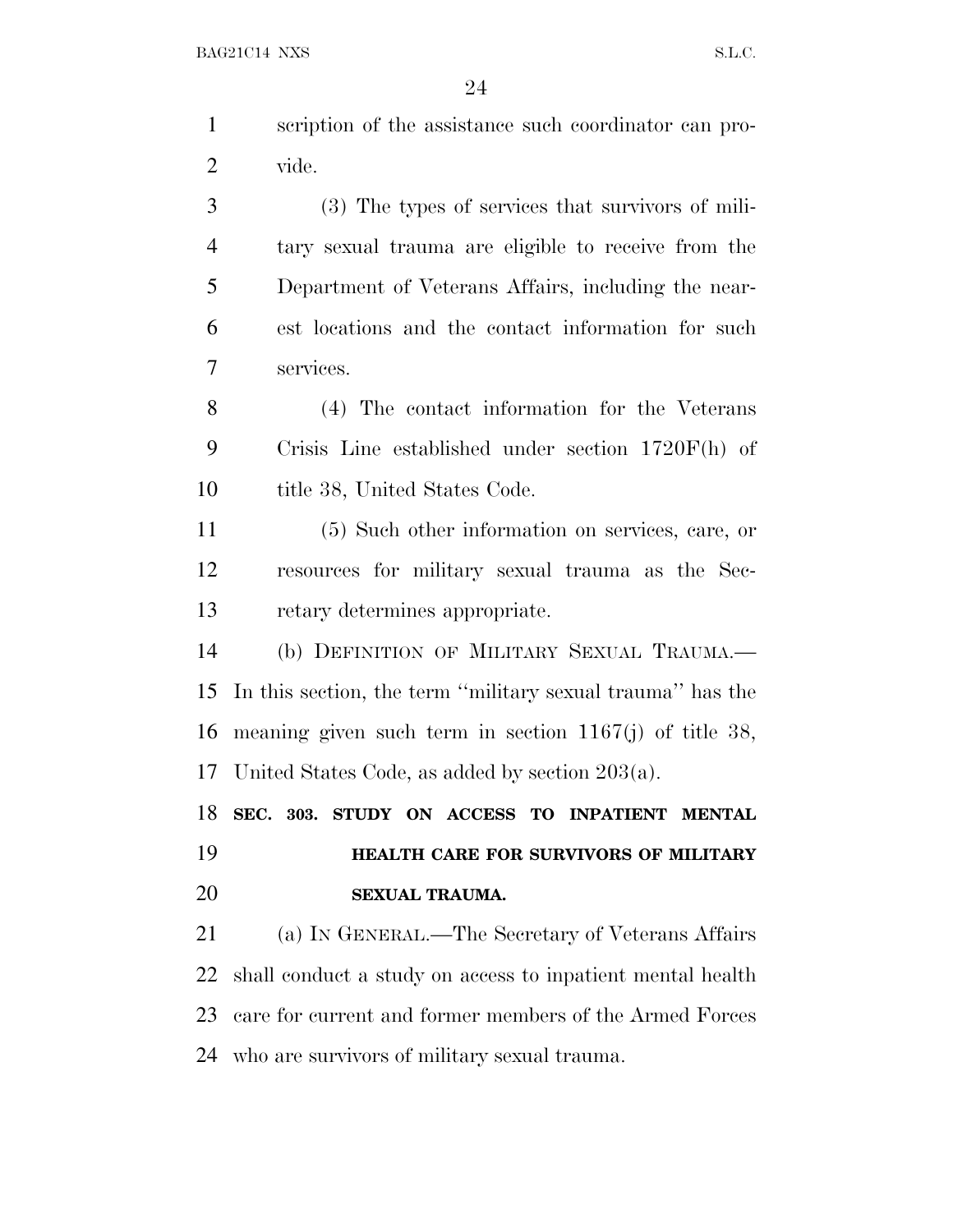(b) ELEMENTS.—The study required by subsection (a) shall include the following:

 (1) An assessment of the availability of bed spaces in the mental health residential rehabilitation treatment programs of the Department of Veterans Affairs for survivors of military sexual trauma, in- cluding the suitability of those programs for such survivors and the wait times for services under those programs.

 (2) An assessment of geographic disparities in access to those programs for survivors of military sexual trauma, including by region and by rural and urban areas.

 (3) An assessment of alternative care options provided when a survivor of military sexual trauma is waiting for inpatient care, the efficacy of those al- ternatives, and the satisfaction of patients with those alternatives.

 (4) Recommendations for reducing the average wait time for services under those programs to 14 days or less, including by increasing bed space or addressing staffing needs.

 (5) An assessment of the satisfaction of pa- tients with the tracks of those programs specific to military sexual trauma, the wait times for services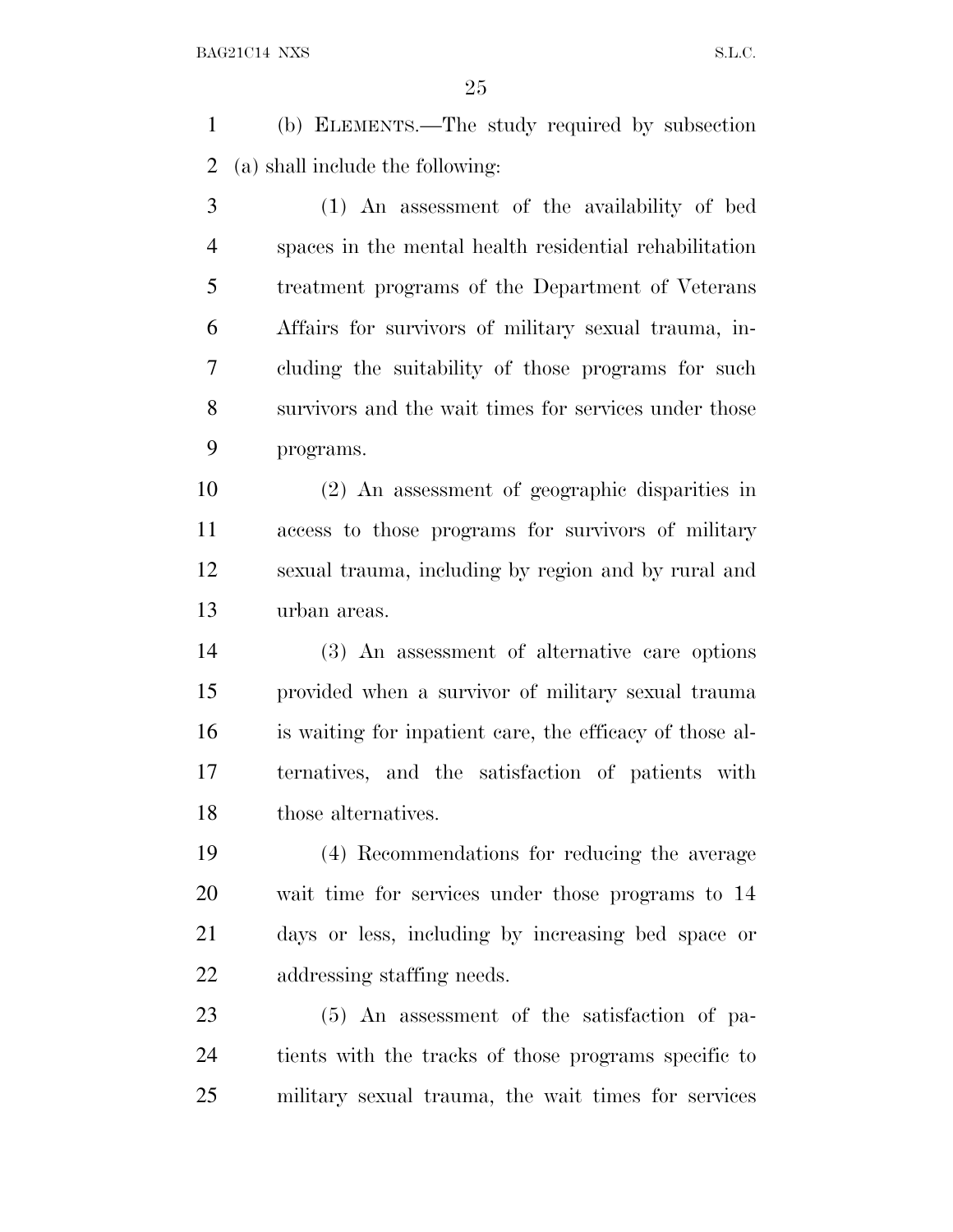under those tracks, and recommendations for in- creasing or changing the number of locations for services under those tracks to better meet the needs of survivors of military sexual trauma.

 (c) REPORT.—Not later than one year after the date of the enactment of this Act, the Secretary shall submit to the Committee on Veterans' Affairs of the Senate and the Committee on Veterans' Affairs of the House of Rep- resentatives a report detailing the findings of the study required by subsection (a).

 (d) DEFINITION OF MILITARY SEXUAL TRAUMA.— In this section, the term ''military sexual trauma'' has the meaning given such term in section 1720D(f) of title 38, United States Code, as added by section 301.

### **SEC. 304. PILOT PROGRAM FOR INTERIM ACCESS TO MEN-TAL HEALTH CARE FOR SURVIVORS OF MILI-**

**TARY SEXUAL TRAUMA.**

 (a) I<sup>N</sup> GENERAL.—Commencing not later than one year after the date of the enactment of this Act, the Sec- retary of Veterans Affairs shall carry out a pilot program to provide intensive outpatient mental health care to cur- rent and former members of the Armed Forces who are survivors of military sexual trauma when the wait times for inpatient mental health care from the Department of Veterans Affairs for the survivor is more than 14 days.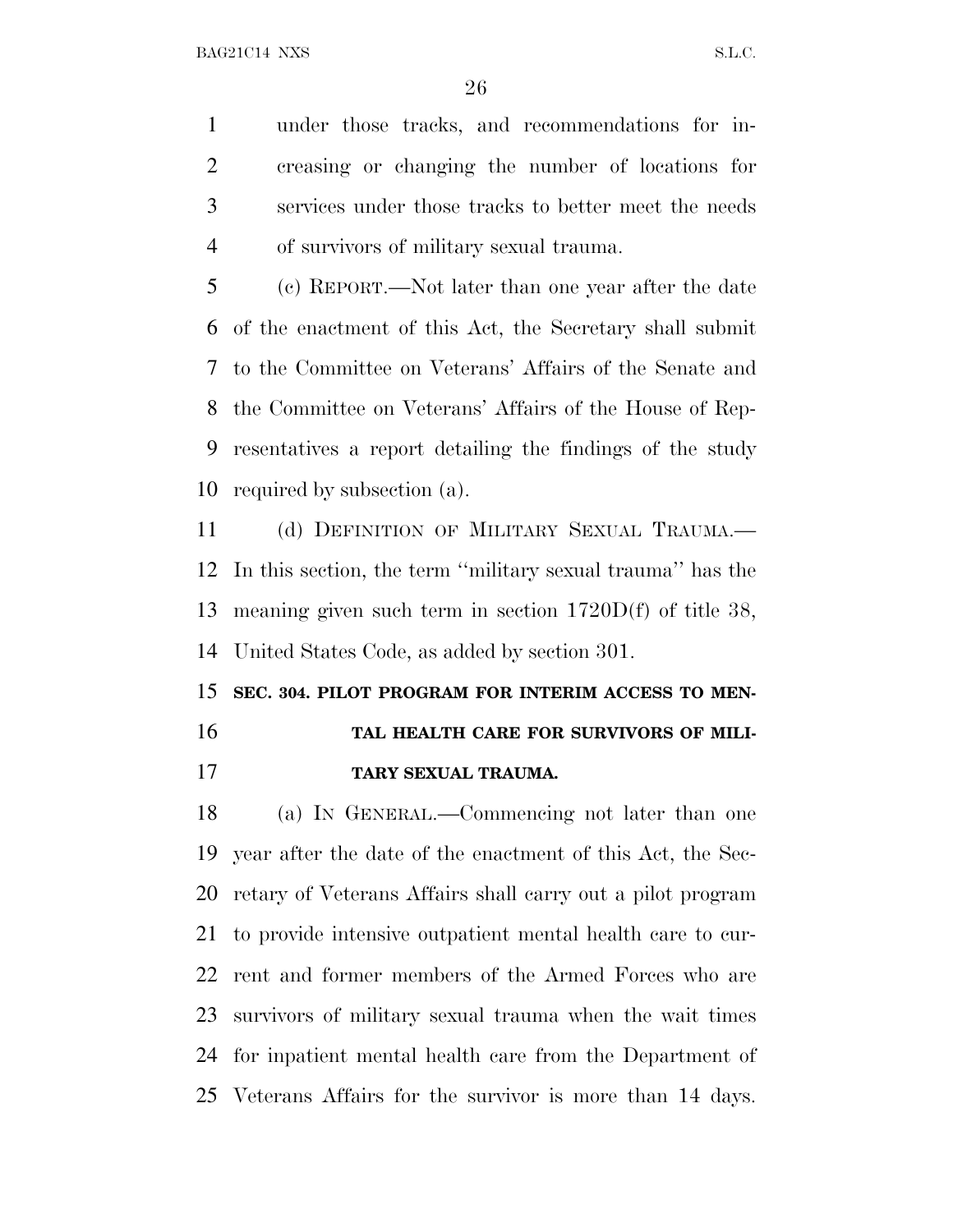(b) DURATION.—The Secretary shall carry out the pilot program under subsection (a) for a three-year period beginning on the commencement of the pilot program.

(c) LOCATIONS.—

 (1) IN GENERAL.—The Secretary shall carry out the pilot program under subsection (a) at not fewer than four Veterans Integrated Service Net-works of the Department.

 (2) SELECTION OF LOCATIONS.—In selecting lo- cations for the pilot program under subsection (a), the Secretary shall select locations that have the longest wait times for inpatient mental health care, particularly for survivors of military sexual trauma.

 (3) NOTIFICATION.—Before commencing the pilot program under subsection (a), the Secretary shall notify the Committee on Veterans' Affairs of the Senate and the Committee on Veterans' Affairs of the House of Representatives of the locations se-lected for the pilot program.

 (d) TYPES OF SERVICES.—Subject to the preference of the survivor participating in the pilot program under subsection (a) and the capacity of facilities of the Depart- ment, the Secretary may provide services under the pilot program via telehealth or at community-based outpatient clinics of the Department.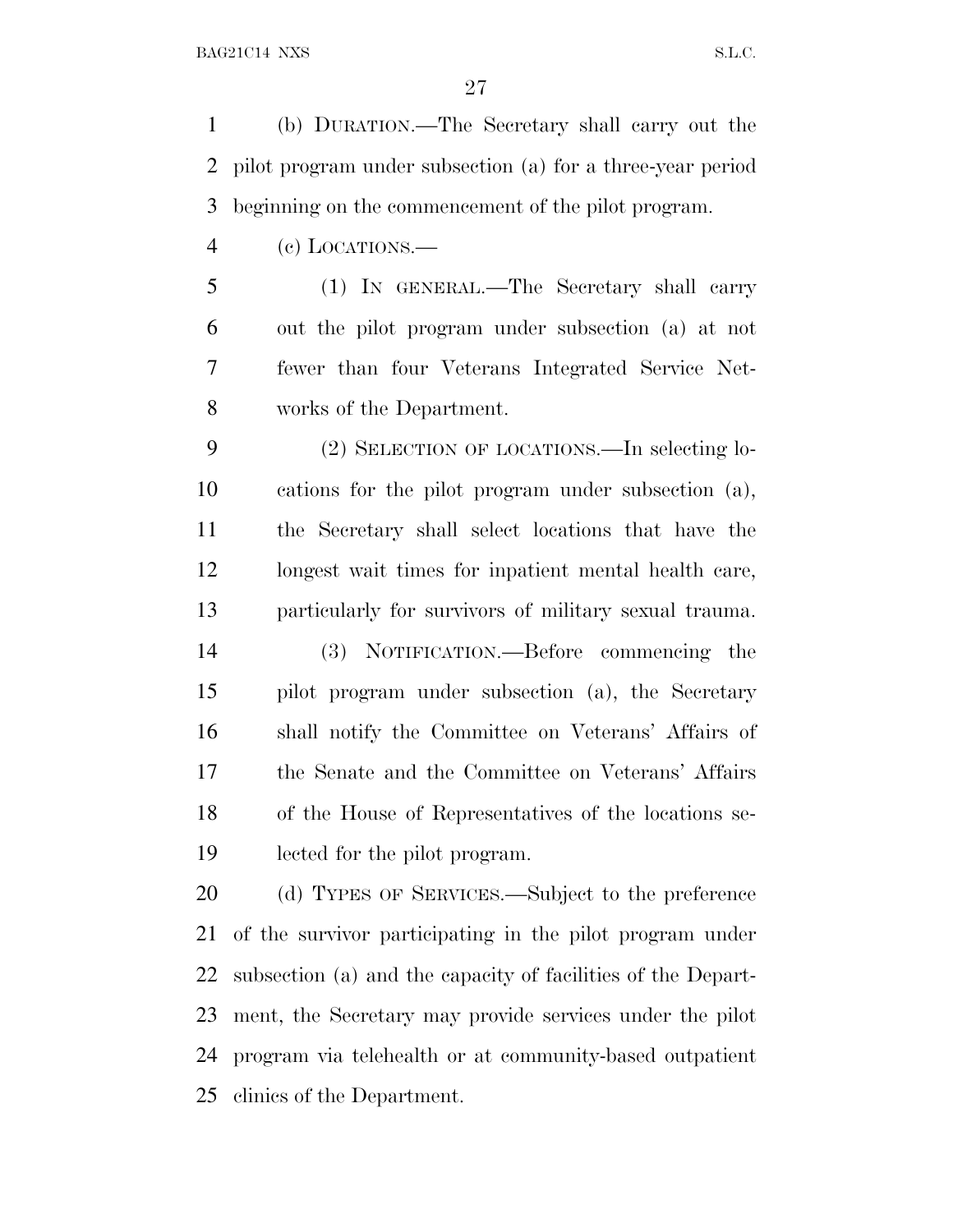(e) PARTICIPATION.—

2 (1) CLARIFICATION ON PARTICIPATION.—Par- ticipation by a survivor in the pilot program under subsection (a) shall be during the period in which the survivor is waiting for an inpatient bed opening and shall not disqualify the survivor from receiving inpatient mental health care following their partici-pation in the pilot program.

 (2) DECISIONS ON PARTICIPATION.—Decisions about the participation of a survivor in the pilot pro- gram and the transition of the survivor to inpatient mental health care shall be made by the survivor and their health care provider.

 (f) REPORT.—Not later than 180 days after the con- clusion of the pilot program under subsection (a), the Sec-retary shall submit to Congress a report on—

(1) participation in the pilot program;

 (2) clinical outcomes under the pilot program; and

 (3) such recommendations for continuation or termination of the program as the Secretary may have, including recommendations for legislative or administrative action.

 (g) DEFINITION OF MILITARY SEXUAL TRAUMA.— In this section, the term ''military sexual trauma'' has the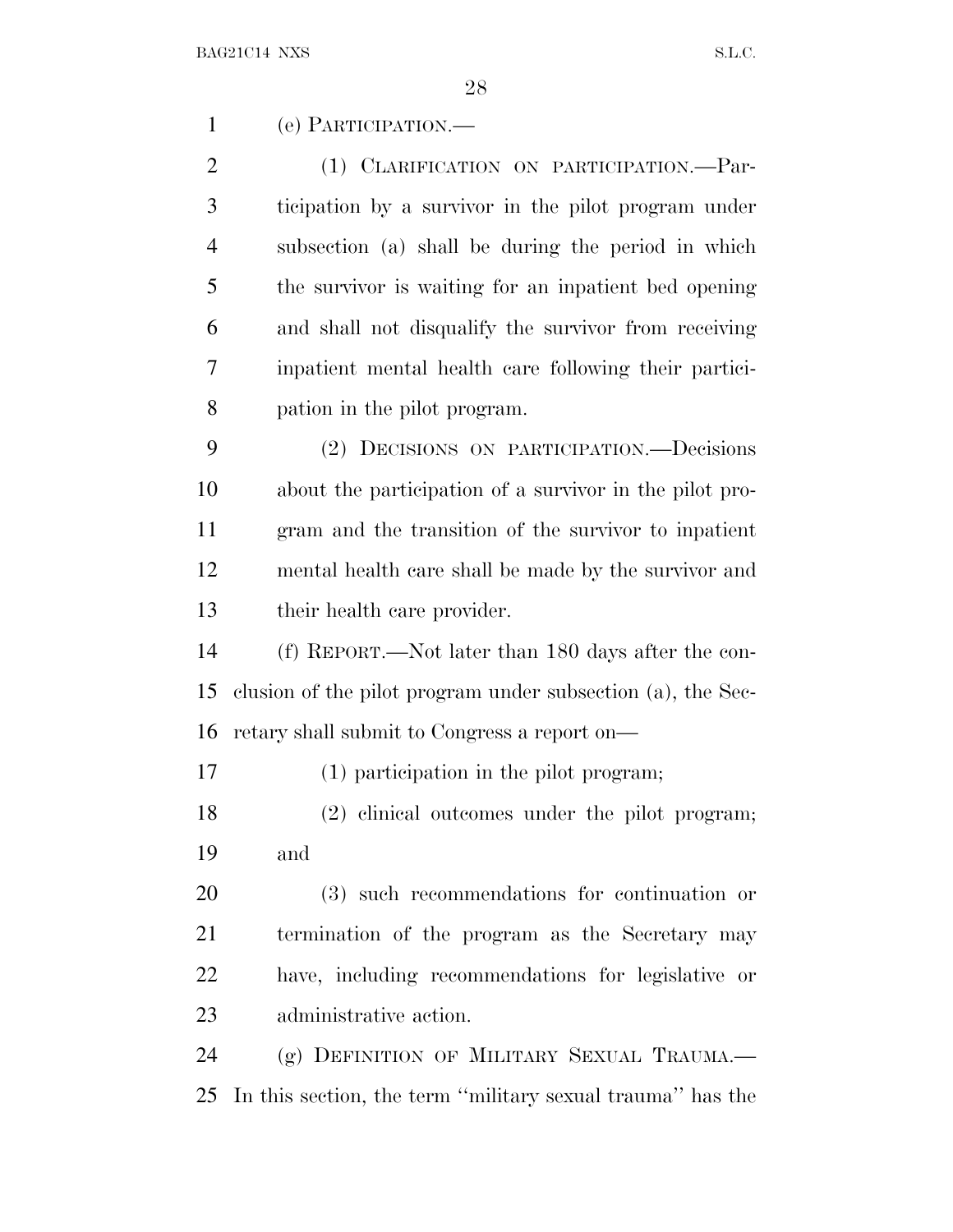meaning given such term in section 1720D(f) of title 38, United States Code, as added by section 301.

 **SEC. 305. COMPTROLLER GENERAL STUDY ON ACCESS TO CARE FOR SURVIVORS OF MILITARY SEXUAL TRAUMA AT THE DEPARTMENT OF VETERANS AFFAIRS.**

 (a) I<sup>N</sup> GENERAL.—The Comptroller General of the United States shall conduct a study on access to mental health care for survivors of military sexual trauma at fa-cilities of the Department of Veterans Affairs.

 (b) ELEMENTS.—The study conducted under sub- section (a) shall include an assessment of the following: (1) The availability of inpatient and outpatient services, including wait times and geographic dis-parities for such services.

 (2) The availability of other types of training and support services for survivors of military sexual trauma, such as the Parenting STAIR program of the Department.

 (3) The communication and advertisement by the Department of the care, services, and resources available for such survivors.

 (4) The barriers to accessing mental health care at a facility of the Department for such survivors,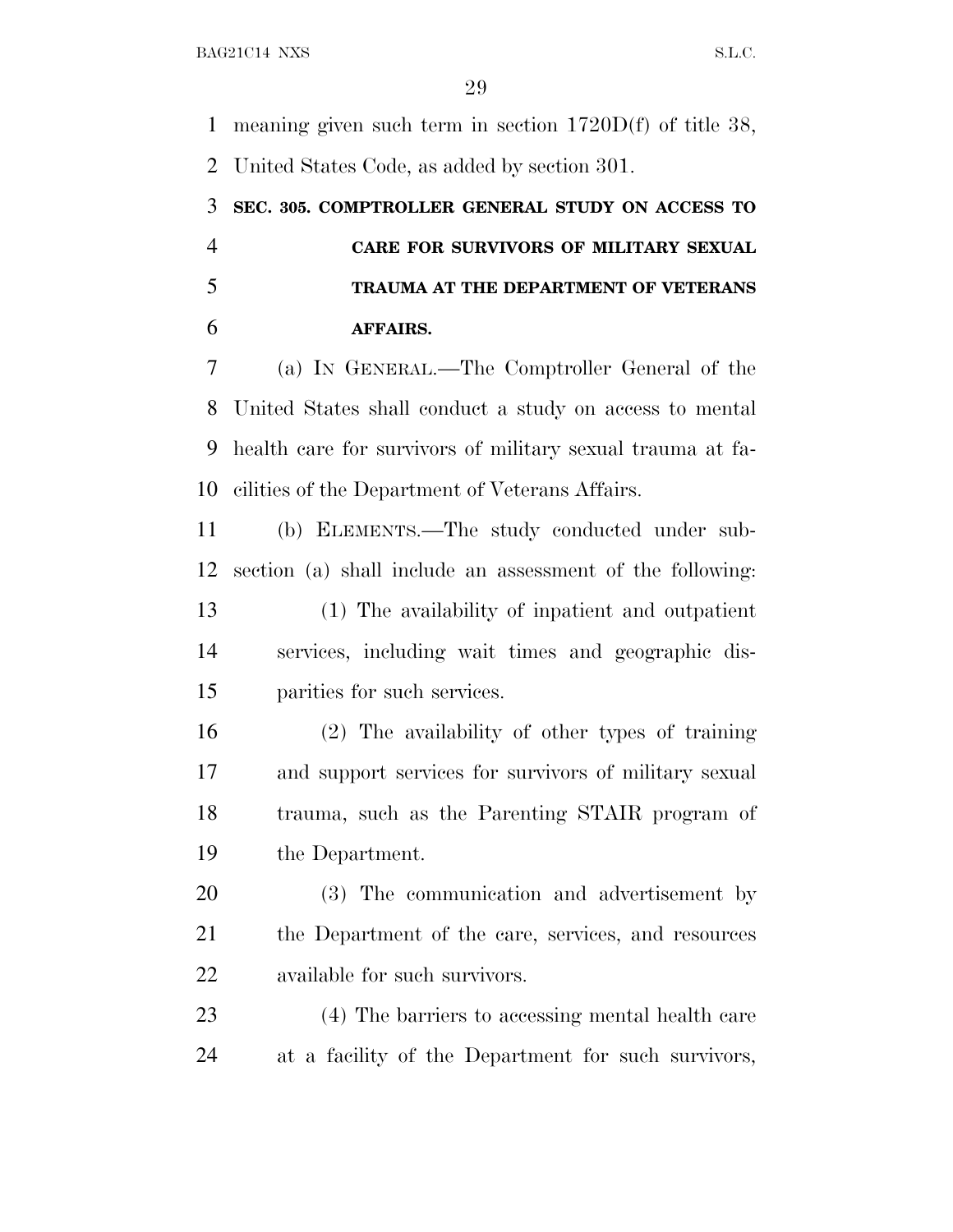BAG21C14 NXS S.L.C.

 including transportation, child care, lack of tele- health, and more. (5) The barriers to mental health care at facili- ties of the Department for such survivors of each gender, including the unique considerations for male survivors versus female survivors. (6) The extent to which the Secretary has as- sessed the quality of the training provided to pro- viders of the Department on military sexual trauma and made any adjustments in response to such as- sessment. (7) The role of Vet Centers in providing care to such survivors, including current and former mem- bers of the Armed Forces. (8) The role of military sexual trauma coordina- tors of the Veterans Health Administration in co- ordinating and providing care for such survivors at facilities of the Department. (9) Any current actions by the Secretary to strengthen access to high-quality care for such sur- vivors and such recommendations for improving ac- cess to care for such survivors as the Comptroller General considers appropriate.

 (c) REPORT.—Not later than two years after the date of the enactment of this Act, the Comptroller General shall